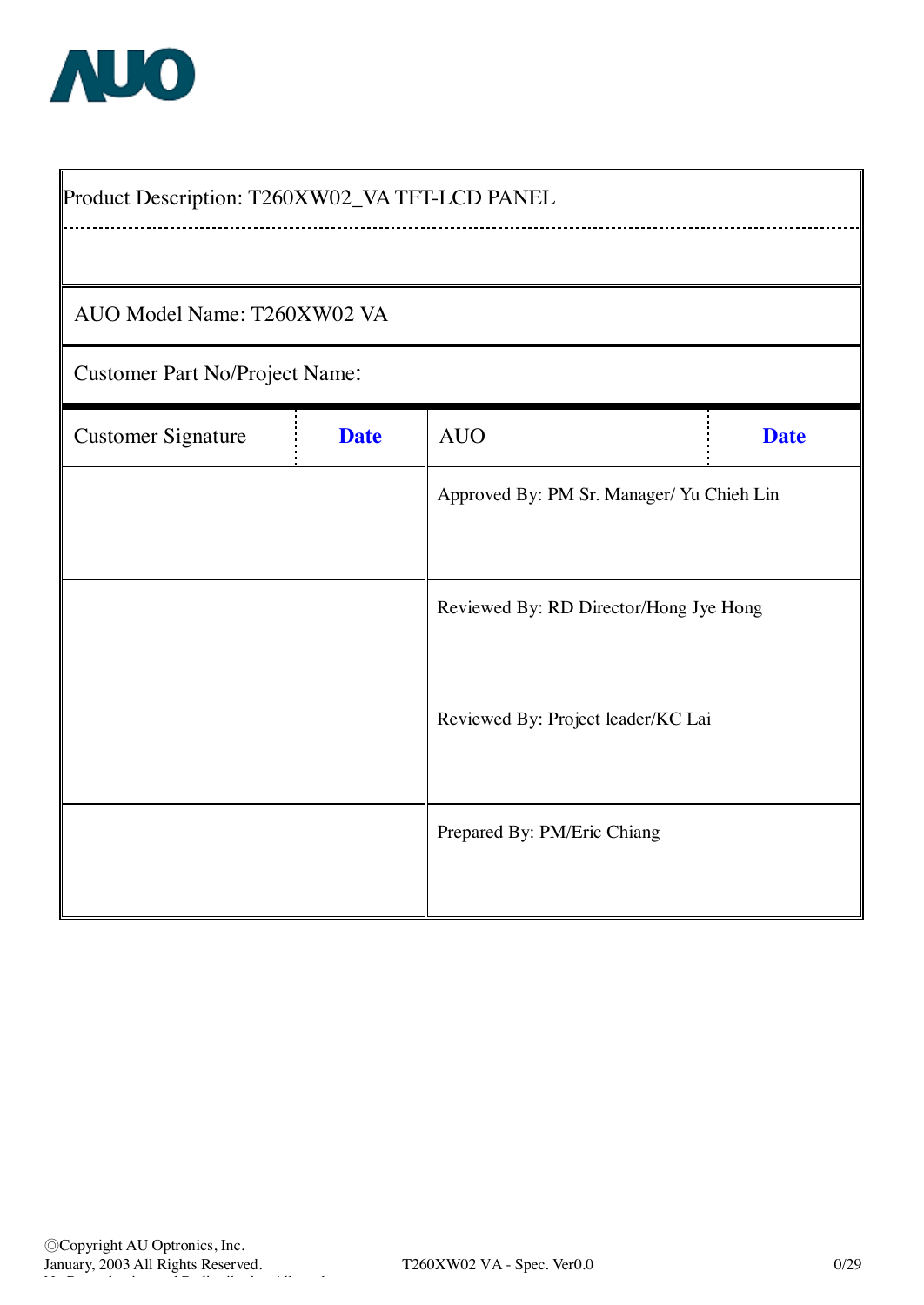

*Document Version: 0.0 Date: 2007/1/26*

**Product Specifications** 

# **26.0" WXGA Color TFT-LCD Module Model Name: T260XW02 VA**

 **(\*) Preliminary Specifications () Final Specifications**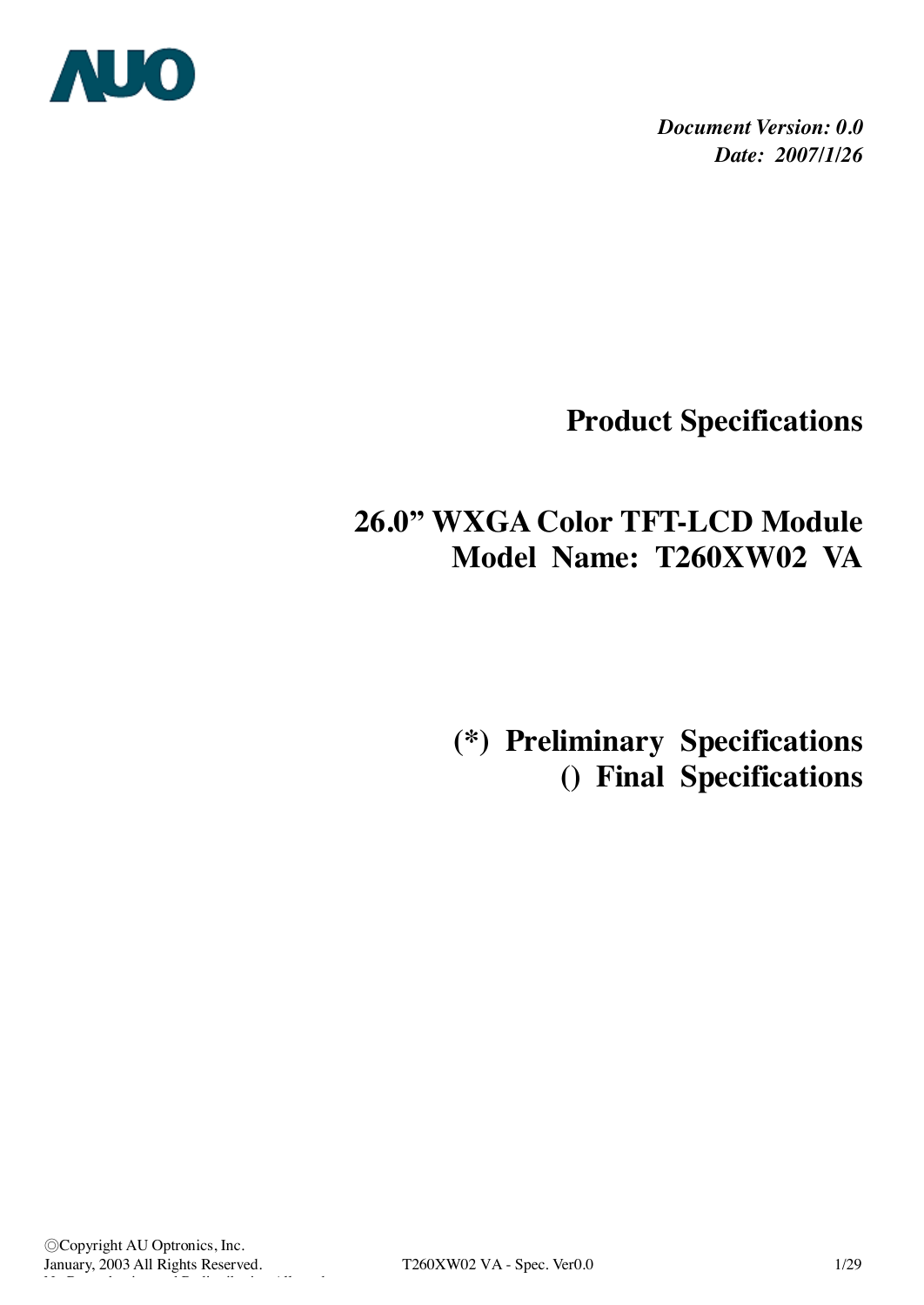

# **Contents**

| N <sub>0</sub>          | <b>ITEM</b>                         |
|-------------------------|-------------------------------------|
|                         | <b>COVER</b>                        |
|                         | <b>CONTENTS</b>                     |
|                         | <b>RECORD OF REVISIONS</b>          |
| $\mathbf{1}$            | <b>GENERAL DESCRIPTION</b>          |
| $\overline{2}$          | <b>ABSOLUTION MAXIMUM RATINGS</b>   |
| 3                       | <b>ELECTRICAL SPECIFICATIONS</b>    |
| $3 - 1$                 | ELECTRICAL CHARACTERISTICS          |
| $3 - 2$                 | <b>INTERFACE CONNECTIONS</b>        |
| $3 - 3$                 | <b>SIGNAL TIMING SPECIFICATIONS</b> |
| $3-4$                   | <b>SIGNAL TIMING WAVEFORMS</b>      |
| $3 - 5$                 | COLOR INPUT DATA REFERENCE          |
| $3 - 6$                 | POWER SEQUENCE for LCD              |
| $3 - 7$                 | POWER SEQUENCE for INVERTER         |
| $\overline{\mathbf{4}}$ | <b>OPTICAL SPECIFICATIONS</b>       |
| 5                       | MECHANICAL CHARACTERISTICS          |
| $5-1$                   | Front view                          |
| $5 - 2$                 | Rear view                           |
| 6                       | <b>RELIABILITY</b>                  |
| $\overline{7}$          | <b>INTERNATIONAL STANDARDS</b>      |
| $7 - 1$                 | <b>SAFETY</b>                       |
| $7 - 2$                 | <b>EMC</b>                          |
| $7 - 3$                 | Green                               |
| 8                       | <b>PACKING</b>                      |
| 9                       | <b>PRECAUTIONS</b>                  |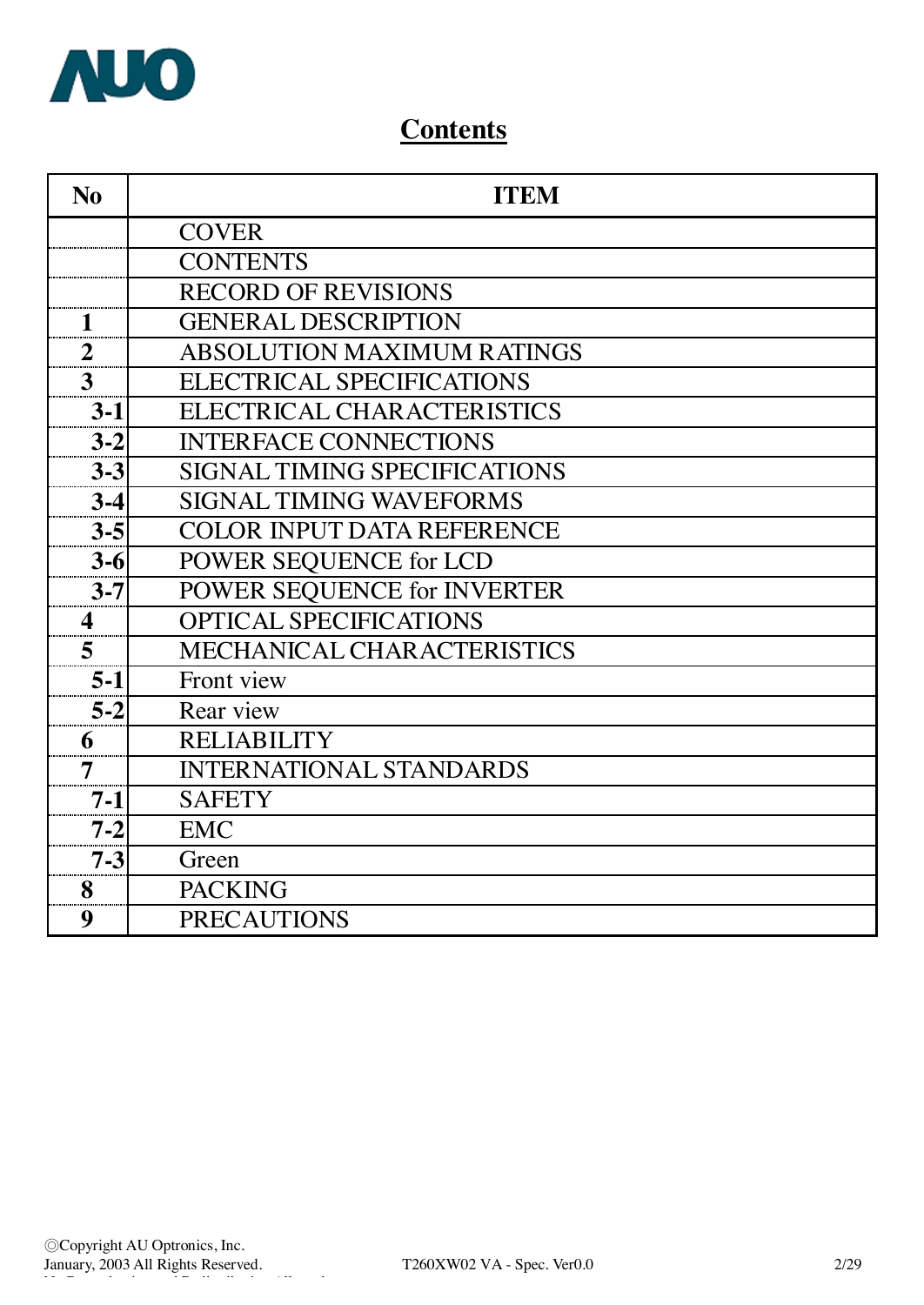

# **Record of Revision**

| <b>Version</b> | <b>Date</b> | N <sub>0</sub> | <b>Old Description</b> | <b>New Description</b> | <b>Remark</b> |
|----------------|-------------|----------------|------------------------|------------------------|---------------|
| $0.0\,$        | 2007/01/26  |                | First Release          |                        |               |
|                |             |                |                        |                        |               |
|                |             |                |                        |                        |               |
|                |             |                |                        |                        |               |
|                |             |                |                        |                        |               |
|                |             |                |                        |                        |               |
|                |             |                |                        |                        |               |
|                |             |                |                        |                        |               |
|                |             |                |                        |                        |               |
|                |             |                |                        |                        |               |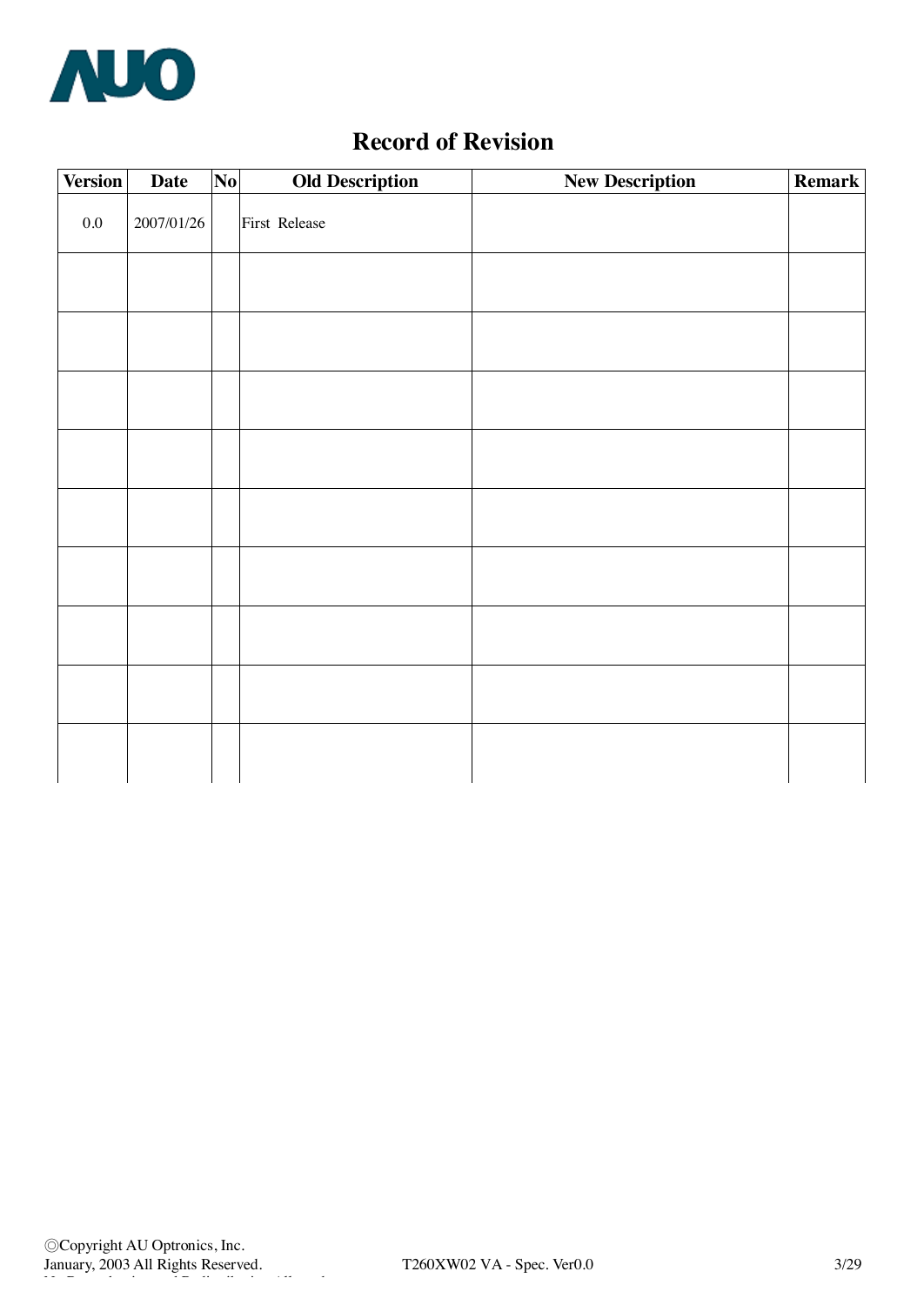

## **1. General Description**

This specification applies to the 26.0 inch Color TFT-LCD Module T260XW02. This LCD module has a TFT active matrix type liquid crystal panel 1366x768 pixels, and diagonal size of 26.0 inch. This module supports 1366x768 XGA-WIDE mode (Non-interlace).

Each pixel is divided into Red, Green and Blue sub-pixels or dots which are arranged in vertical stripes. Gray scale or the brightness of the sub-pixel color is determined with a 8-bit gray scale signal for each dot.

The T260XW02 has been designed to apply the 8-bit 1 channel LVDS interface method. It is intended to support displays where high brightness, wide viewing angle, high color saturation, and high color depth are very important.

## **\* General Information**

| <b>Items</b>              | <b>Specification</b>            | Unit          | <b>Note</b>          |
|---------------------------|---------------------------------|---------------|----------------------|
| <b>Active Screen Size</b> | 26.0                            | inches        |                      |
| <b>Display Area</b>       | 575.769 (H) x 323.712(V)        | mm            |                      |
| <b>Pixel Pitch</b>        | 0.4215                          | mm            |                      |
| <b>Outline Dimension</b>  | 626.0 (H) x 373.0 (V) x 47.5(D) | mm            | <b>With inverter</b> |
| <b>Driver Element</b>     | a-Si TFT active matrix          |               |                      |
| <b>Display Colors</b>     | 16.7M                           | <b>Colors</b> |                      |
| <b>Number of Pixels</b>   | 1366 x 768                      | <b>Pixel</b>  |                      |
| <b>Pixel Arrangement</b>  | <b>RGB</b> vertical stripe      |               |                      |
| <b>Display Mode</b>       | <b>Normally Black</b>           |               |                      |
| <b>BL</b> Structure       | 6 U-Lamps                       |               |                      |
| <b>Surface Treatment</b>  | AG, 3H                          |               |                      |
| Green                     | <b>RoHS</b> compliance          |               |                      |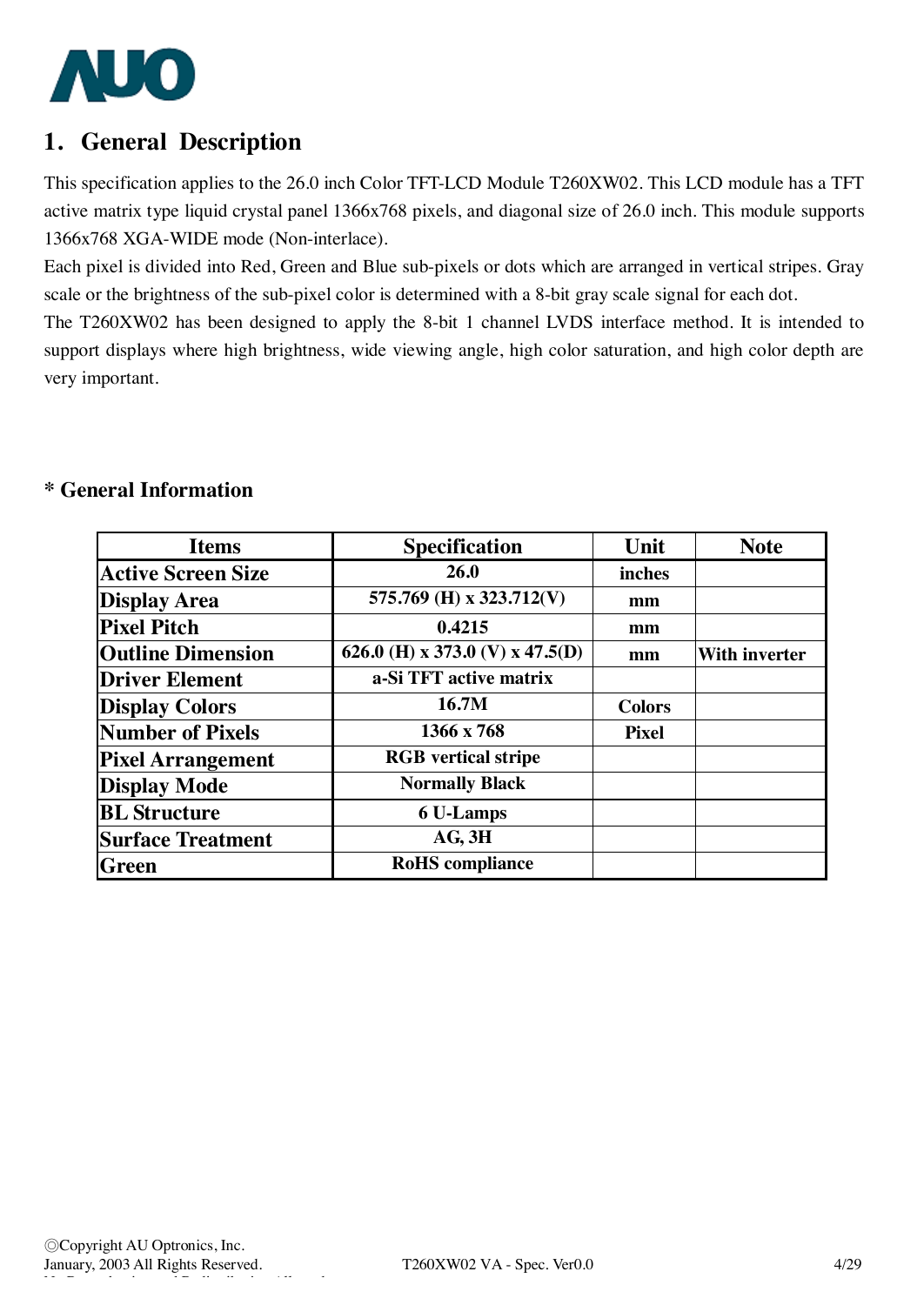

## **2. Absolute Maximum Ratings**

The following are maximum values which, if exceeded, may cause faulty operation or damage to the unit.

| <b>Item</b>                                    | <b>Symbol</b>   | Min      | <b>Max</b> | Unit                      | <b>Conditions</b> |
|------------------------------------------------|-----------------|----------|------------|---------------------------|-------------------|
| <b>Logic/LCD Drive Voltage</b>                 | $\rm V_{CC}$    | $-0.3$   | 6.0        | [Volt]                    | Note 1            |
| <b>LVDS Option Control Voltage</b>             | <b>VLVDSOPT</b> | $-0.3$   | 3.6        | [Volt]                    | Note 1            |
| <b>BLU Input Voltage</b>                       | <b>VDDB</b>     | $-0.3$   | 27.0       | [Volt]                    | Note 1            |
| <b>External Analog Dimming Control Voltage</b> | <b>VDIM</b>     | $-0.3$   | 6.0        | [Volt]                    | Note 1            |
| <b>On/Off Control Voltage</b>                  | <b>VBLON</b>    | $-0.3$   | 6.0        | [Volt]                    | Note 1            |
| <b>External PWM Dimming Control Voltage</b>    | <b>EVPWM</b>    | $-0.3$   | 6.0        | [Volt]                    | Note 1            |
| <b>Operating Temperature</b>                   | <b>TOP</b>      | $\Omega$ | $+50$      | $\lceil{^{\circ}C}\rceil$ | Note 2            |
| <b>Operating Humidity</b>                      | <b>HOP</b>      | 10       | 90         | [%RH]                     | Note 2            |
| <b>Storage Temperature</b>                     | <b>TST</b>      | $-20$    | $+60$      | $\rm [^{\circ}C]$         | Note 2            |
| <b>Storage Humidity</b>                        | <b>HST</b>      | 10       | 90         | [%RH]                     | Note 2            |

Note 1: Duration  $= 1$  sec

Note 2: Maximum Wet-Bulb should be 39℃ and No condensation.

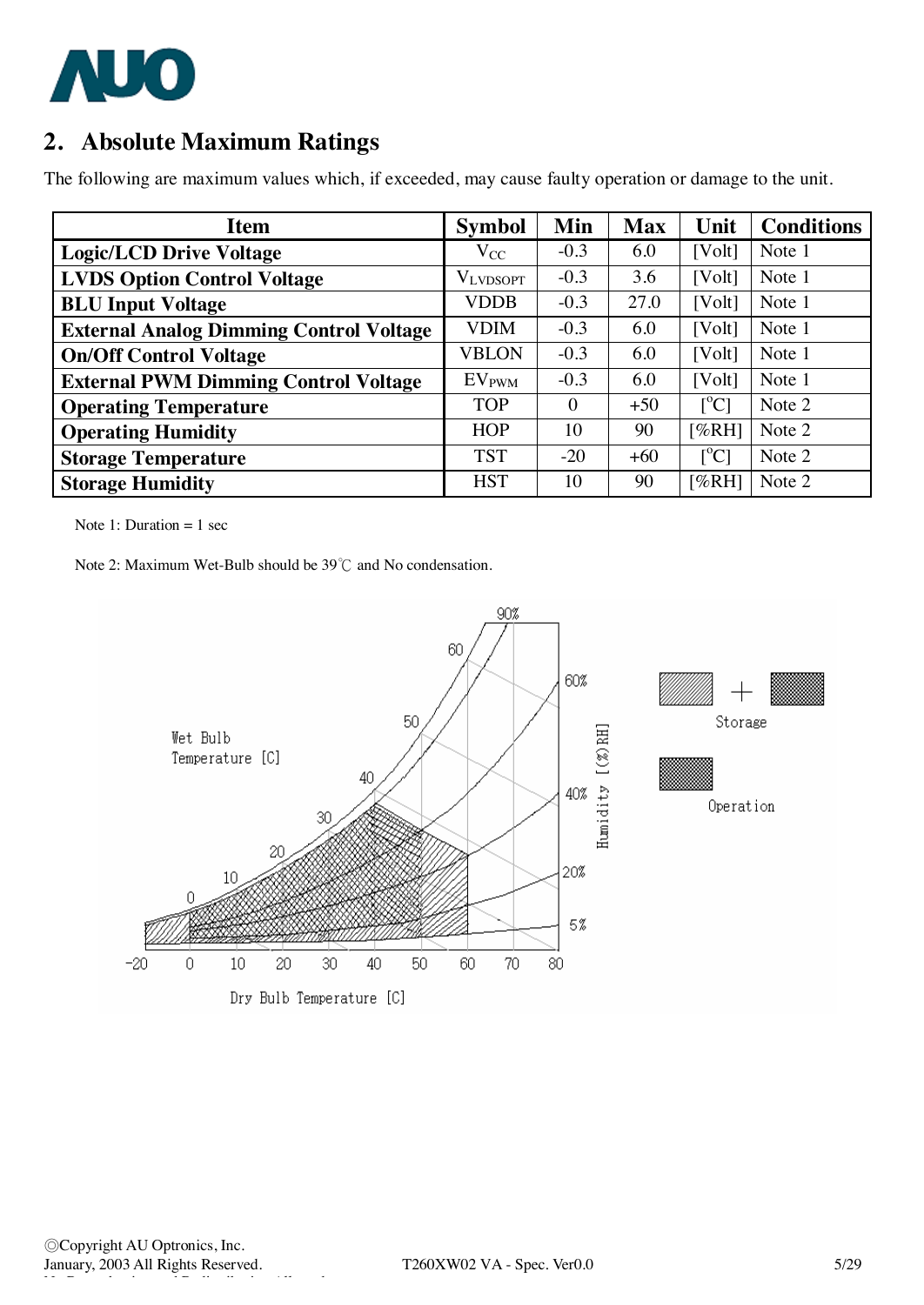

## **3. Electrical Specification**

The T260XW02 requires two power inputs. One is employed to power the LCD electronics and to drive the TFT array and liquid crystal. The second input power for the BLU is to power inverter.

#### **3-1 Electrical Characteristics**

| <b>Parameter</b>                                   | <b>Symbol</b> |          | <b>Values</b> |        | Unit  | <b>Notes</b>   |  |
|----------------------------------------------------|---------------|----------|---------------|--------|-------|----------------|--|
|                                                    |               | Min.     | Typ.          | Max.   |       |                |  |
| LCD:                                               |               |          |               |        |       |                |  |
| <b>Power Supply Input Voltage</b>                  | $V_{cc}$      | 4.5      | 5.0           | 5.5    | V     |                |  |
| <b>Power Supply Input Current</b>                  | Icc           |          | 1.40          | 1.78   | A     |                |  |
| <b>Power Consumption</b>                           | $P_{\rm C}$   |          | 7.0           | 9.0    | Watt  | 1              |  |
| <b>Inrush Current</b>                              | <b>IRUSH</b>  |          |               | 3.0    | A     | 2              |  |
| <b>LVDS</b> Interface:                             |               |          |               |        |       |                |  |
| Differential Input High Threshold                  | <b>VTH</b>    |          |               | $+100$ | mV    |                |  |
| <b>Voltage</b>                                     |               |          |               |        |       |                |  |
| Differential Input Low Threshold<br><b>Voltage</b> | <b>VTL</b>    | $-100$   |               |        | mV    |                |  |
| <b>Common Input Voltage</b>                        | <b>VCIM</b>   | 1.10     | 1.25          | 1.40   | V     |                |  |
| <b>CMOS</b> Interface:                             |               |          |               |        |       |                |  |
| <b>Input High Threshold Voltage</b>                | VIH(High)     | 2.4      |               | 3.3    | Vdc   |                |  |
| <b>Input Low Threshold Voltage</b>                 | VIL(Low)      | $\theta$ |               | 0.7    | Vdc   |                |  |
| <b>Backlight Power Consumption</b>                 |               |          |               | 85.4   | Watt  | 3              |  |
| <b>Life Time</b>                                   |               | 50,000   | 60,000        |        | Hours | $\overline{4}$ |  |

#### **Note :**

- **1.** Vcc=5.0V, Fv=60Hz, Fclk= 85.0 MHz , 25℃. , Test Pattern : White Pattern
- **2.** Vcc rising time  $= 470 \,\mu s$ , Vcc=5.0V
- **3.** VDDB=24V, VDIM=3.3V, EDPWM=100%, test in the whole period from VDDB power on to power off.
- **4.** The performance of the Lamp in LCM, for example: lifetime or brightness, is extremely influenced by the characteristics of the DC-AC Inverter. So all the parameters of an inverter should be carefully designed so as not to produce too much leakage current from high-voltage output of the inverter. When you design or order the inverter, please make sure unwanted lighting caused by the mismatch of the lamp and the inverter (no lighting, flicker, etc) never occurs. When you confirm it, the LCD Assembly should be operated in the same condition as installed in your instrument.
- **5.** Do not attach a conducting tape to lamp connecting wire. If the lamp wire attach to conducting tape, TFT-LCD Module have a low luminance and the inverter has abnormal action because leakage current occurs between lamp wire and conducting tape.
- **6.** The relative humidity must not exceed 80% non-condensing at temperatures of 40℃ or less. At temperatures greater than 40℃, the wet bulb temperature must not exceed 39℃. When operate at low temperatures, the brightness of CCFL will drop and the lifetime of CCFL will be reduced.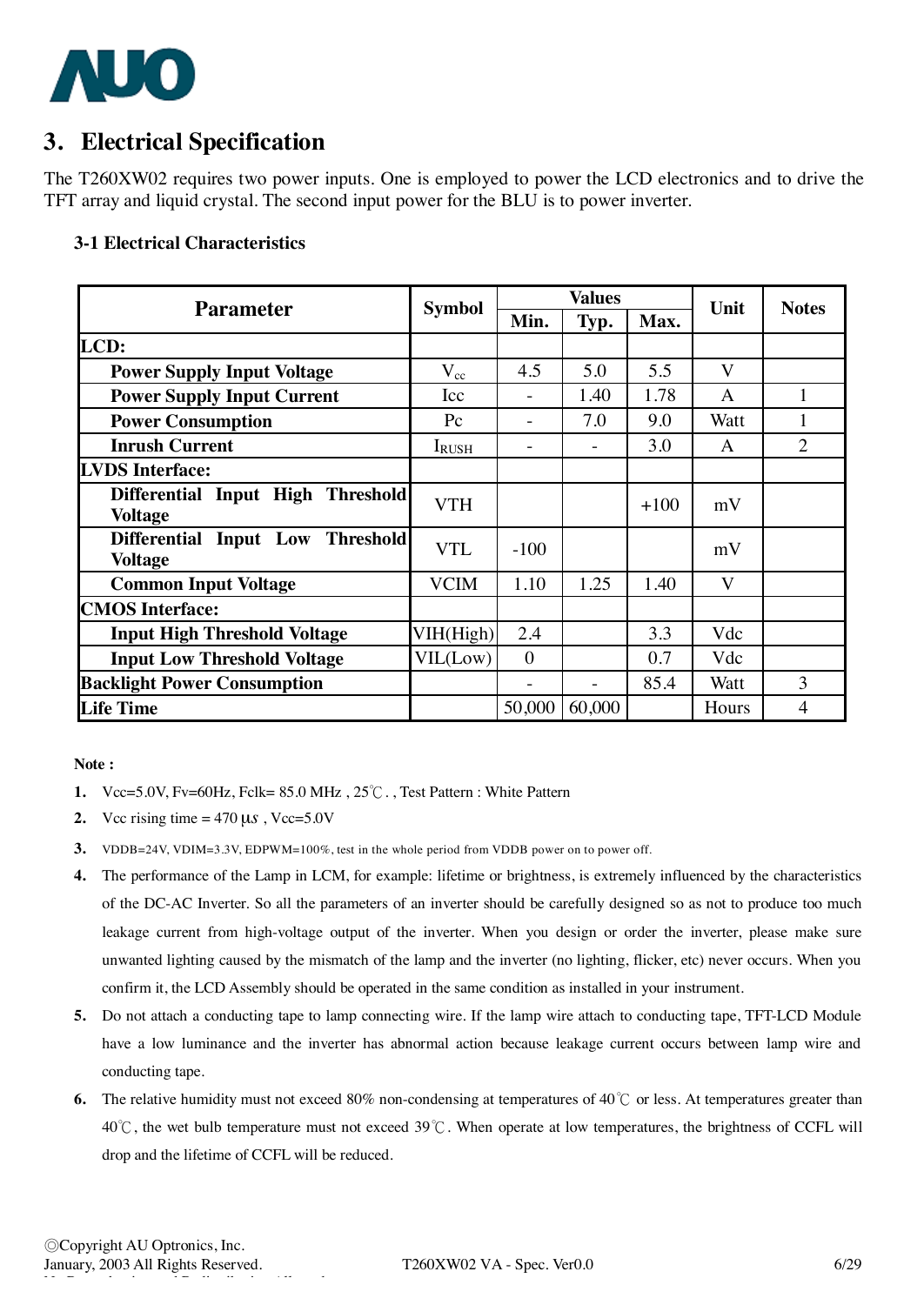

## **3-2 Interface Connections**

- **-** LCD connector (CN1): JAE FI-E30S
- **-** LVDS Transmitter: SN75LVDS83(Texas Instruments) or equivalent

#### **Note:**

1. All GND (ground) pins should be connected together and should also be connected to the LCD's metal frame. All Vcc (power input) pins should be connected together.

| Pin No         | Symbol      | Description                                                    | Default |
|----------------|-------------|----------------------------------------------------------------|---------|
| 1              | N.C.        | No Connection (Auo internal Test Pin)                          |         |
| $\overline{c}$ | N.C.        | No Connection (Auo internal Test Pin)                          |         |
| 3              | N.C.        | No Connection (Auo internal Test Pin)                          |         |
| $\overline{4}$ | <b>GND</b>  | Power Ground                                                   |         |
| 5              | $Rx0-$      | Negative LVDS differential data input                          |         |
| 6              | $Rx0+$      | Positive LVDS differential data input                          |         |
| 7              | <b>GND</b>  | Power Ground                                                   |         |
| 8              | $Rx1-$      | Negative LVDS differential data input                          |         |
| 9              | $Rx1+$      | Positive LVDS differential data input                          |         |
| 10             | <b>GND</b>  | Power Ground                                                   |         |
| 11             | $Rx2-$      | Negative LVDS differential data input                          |         |
| 12             | $Rx2+$      | Positive LVDS differential data input                          |         |
| 13             | <b>GND</b>  | Power Ground                                                   |         |
| 14             | RxCLK-      | Negative LVDS differential clock input                         |         |
| 15             | $RxCLK+$    | Positive LVDS differential clock input                         |         |
| 16             | <b>GND</b>  | Power Ground                                                   |         |
| 17             | $Rx3-$      | Negative LVDS differential data input                          |         |
| 18             | $Rx3+$      | Positive LVDS differential data input                          |         |
| 19             | <b>GND</b>  | Power Ground                                                   |         |
| 20             | N.C.        | No Connection (Auo internal Test Pin)                          |         |
| 21             | LVDS Option | Pull Low: JETDA LVDS format; Pull High or N.C.: NS LVDS format |         |
| 22             | N.C.        | No Connection (Auo internal Test Pin)                          |         |
| 23             | <b>GND</b>  | Power Ground                                                   |         |
| 24             | <b>GND</b>  | Power Ground                                                   |         |
| 25             | <b>GND</b>  | Power Ground                                                   |         |
| 26             | $V_{CC}$    | +5V Power Input                                                |         |
| 27             | $V_{CC}$    | +5V Power Input                                                |         |
| 28             | $V_{CC}$    | +5V Power Input                                                |         |
| 29             | $V_{CC}$    | +5V Power Input                                                |         |
| 30             | $V_{CC}$    | +5V Power Input                                                |         |

*\*\* LVDS Option: H (3.3V) or N.C.***Ë** *NS* 

 *L (GND)* **Ë** *JETDA*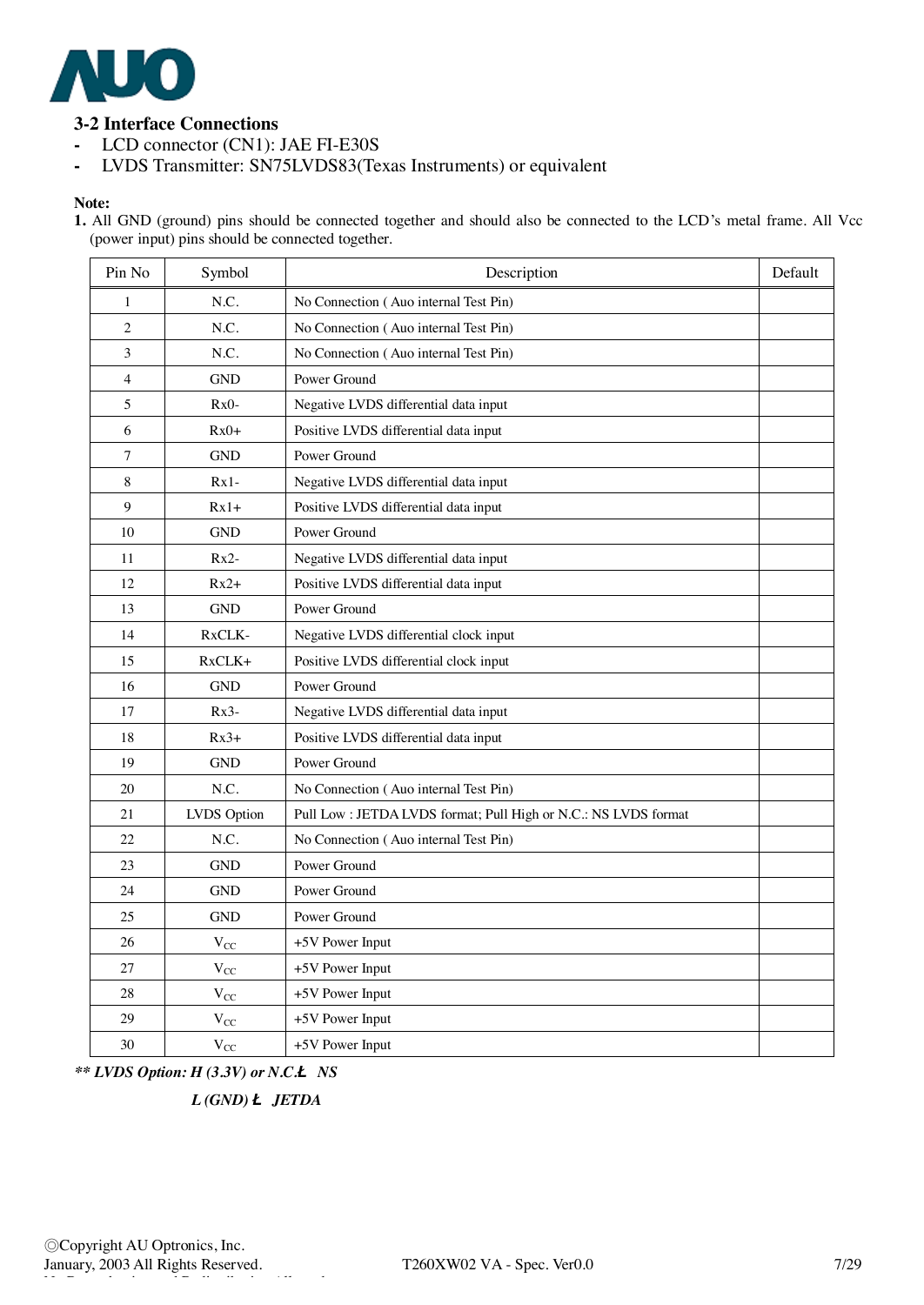



## **LVDS Option = H (3.3V) or N.C.Ë NS Format**

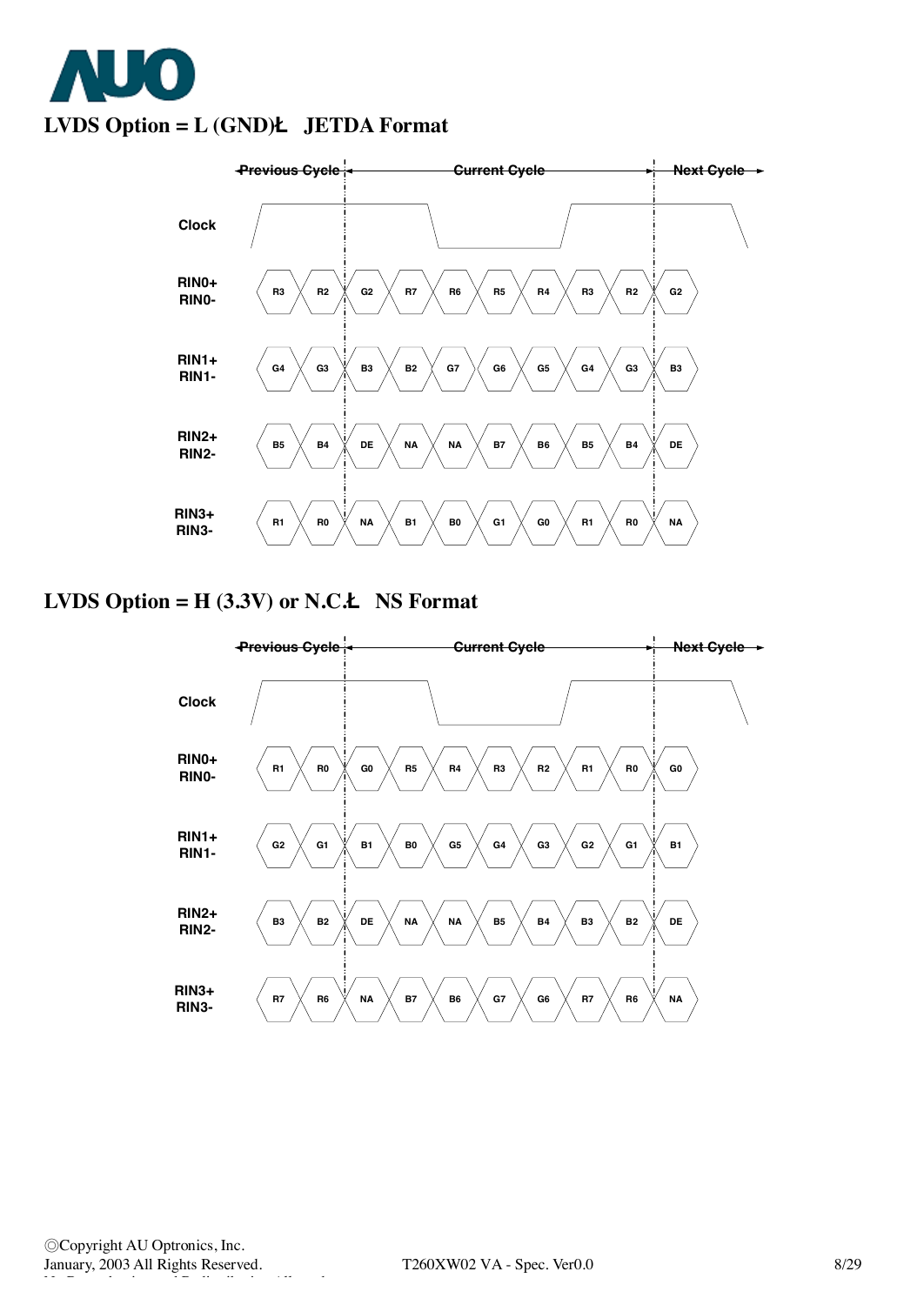

## **BACKLIGHT CONNECTOR PIN CONFIGURATION**

## **1. Electrical specification**

 $(Ta=25\pm5\degree\text{C})$ 

| N <sub>o</sub> | <b>ITEM</b>                              | <b>SYMBOL</b>    |            | <b>CONDITION</b>                      | <b>MIN</b> | <b>TYP</b> | <b>MAX</b> | <b>UNIT</b>  | <b>Note</b>  |
|----------------|------------------------------------------|------------------|------------|---------------------------------------|------------|------------|------------|--------------|--------------|
| $\mathbf{1}$   | <b>Input Voltage</b>                     | $V_{DDB}$        |            |                                       | 21.6       | 24.0       | 26.4       | V            |              |
| $\overline{2}$ | <b>Input Current (Turn on Condition)</b> | $I_{\rm DDB}$    |            | $V_{\text{DDB}} = 24V$<br>$VDIM=3.3V$ | 3.23       | 3.39       | 3.55       | $\mathsf{A}$ | 1            |
| $\mathbf{3}$   | <b>Input Power (Turn on Condition)</b>   | $P_{\rm DDB}$    |            | $V_{\text{DDB}} = 24V$<br>$VDIM=3.3V$ | $---$      | 81.4       | 85.4       | W            |              |
| 4              | <b>Input Current (Stable Condition)</b>  | $I_{\rm DDB}$    |            | $V_{\text{DDB}} = 24V$<br>$VDIM=3.3V$ | 2.93       | 3.08       | 3.23       | A            |              |
| 5              | <b>Input Power (Stable Condition)</b>    | $P_{\rm DDB}$    |            | $V_{\text{DDB}} = 24V$<br>$VDIM=3.3V$ | 70.3       | 74         | 77.7       | W            | $\mathbf{1}$ |
| 6              | Input inrush current, 20ms               | $I_{RUSH}$       |            | $V_{DD} = 24V$<br>$VDIM=3.3V$         | $---$      | $---$      | 6          | A            |              |
| 7              | <b>Output Frequency</b>                  | $F_{BL}$         |            | $V_{DD} = 24V$                        | 56         | 58         | 60         | kHz          |              |
| 8              | <b>ON/OFF Control Voltage</b>            | $V_{\rm BLON}$   | ON         | $V_{DD} = 24V$                        | 2.0        | 3.3        | 5.0        | V            |              |
|                |                                          |                  | <b>OFF</b> | $V_{DD} = 24V$                        | 0.0        | $---$      | 0.8        | V            | or Open      |
| 9              | <b>ON/OFF Control Current</b>            | $I_{\rm BLON}$   |            | $V_{DD} = 24V$                        | $-1$       | $---$      | 1.5        | mA           |              |
| 10             | <b>Dimming Control Voltage</b>           | $V_{\text{DIM}}$ | <b>MAX</b> | $V_{DD} = 24V$                        | $---$      | 3.3        | $---$      | V            | or Open      |
|                |                                          |                  | <b>MIN</b> | $V_{DD} = 24V$                        | $---$      | 0.0        | $---$      | V            |              |
| 11             | <b>Dimming Control Current</b>           | I <sub>DIM</sub> | <b>MIN</b> | $V_{DD} = 24V$                        | $---$      | $---$      | 1.5        | mA           |              |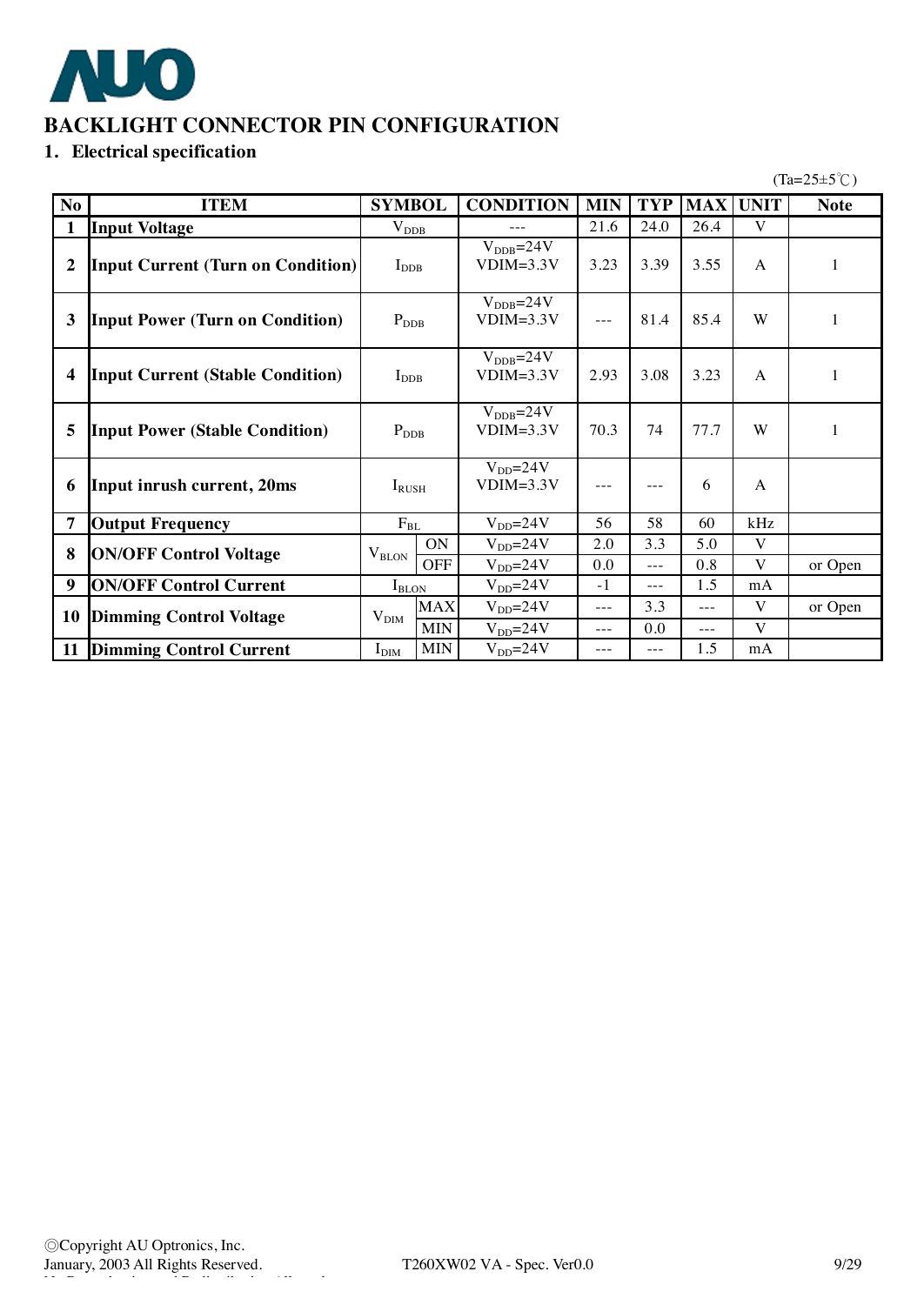

## **2. Input specification**

| Pin No                  | <b>Symbol</b> | <b>Description</b>                            | <b>Default</b> |
|-------------------------|---------------|-----------------------------------------------|----------------|
| 1                       | <b>VDDB</b>   | Operating Voltage Supply, +24V DC regulated   | 24V            |
| $\overline{2}$          | <b>VDDB</b>   | Operating Voltage Supply, +24V DC regulated   | 24V            |
| $\mathbf{3}$            | <b>VDDB</b>   | Operating Voltage Supply, +24V DC regulated   | 24V            |
| $\overline{\mathbf{4}}$ | <b>VDDB</b>   | Operating Voltage Supply, +24V DC regulated   | 24V            |
| 5                       | <b>VDDB</b>   | Operating Voltage Supply, +24V DC regulated   | 24V            |
| 6                       | <b>GND</b>    | Ground                                        | <b>GND</b>     |
| $\overline{7}$          | <b>GND</b>    | Ground                                        | <b>GND</b>     |
| 8                       | <b>GND</b>    | Ground                                        | <b>GND</b>     |
| $\boldsymbol{9}$        | <b>GND</b>    | Ground                                        | <b>GND</b>     |
| 10                      | <b>GND</b>    | Ground                                        | <b>GND</b>     |
|                         |               | Inverter OK: High (min/typ/max: 3/3.3/3.6)    |                |
| 11                      | <b>DET</b>    | Inverter NG: Low/GND (min/typ/max:-0.3/0/0.8) |                |
|                         |               | Inverter side open collector 10 mA            |                |
|                         |               | BL on/off: High (3.3V) for BL ON              |                |
| 12                      | <b>VBLON</b>  | Open/Low (GND) for BL OFF                     |                |
|                         |               | Output impedance: $4.7K\Omega$                |                |
|                         |               | Analog brightness control                     |                |
| 13                      | <b>VDIM</b>   | Brightness max (min/typ/max: 3/3.3/3.6)       |                |
|                         |               | Brightness min(min/typ/max: -0.3/0/0.36)      |                |
|                         |               | Output impedance: $1K\Omega$                  |                |
| 14                      | NC            | NC                                            |                |

CN1: S14B-PHA-SM (JST) or equivalent

CN2~7: BDAMR-02VAS-1 (JST) or equivalent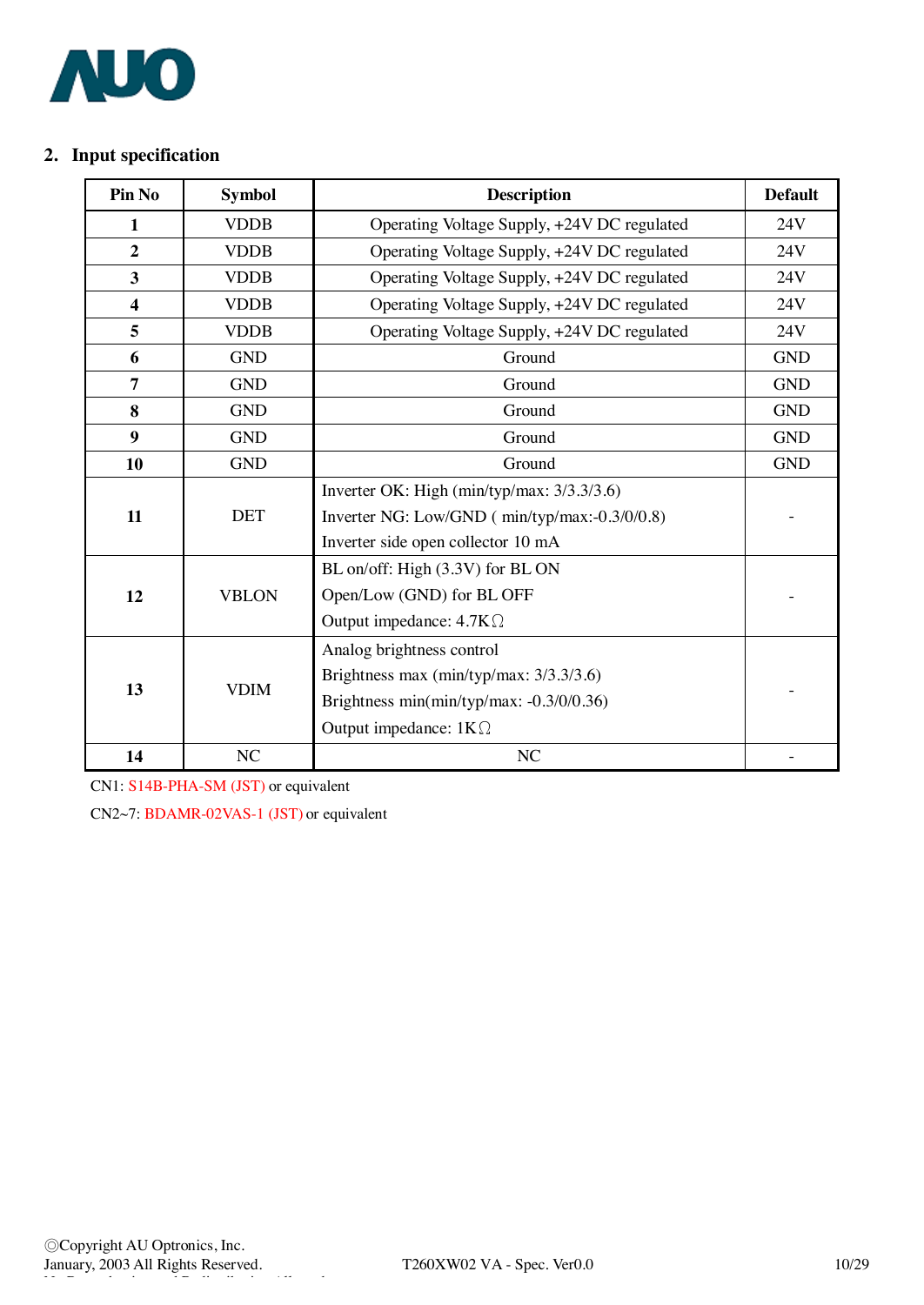

## **3. Backlight Diagram**

| HOT : HIGH VOLTAGTE                           |        |  |
|-----------------------------------------------|--------|--|
| HOT 1 (PINK)<br>HOT 2 (WHITE)                 | CCFL 1 |  |
| HOT 3 (PINK)<br>HOT 4 (WHITE)                 | CCFL2  |  |
|                                               |        |  |
|                                               |        |  |
|                                               |        |  |
| HOT 9 (PINK)<br>HOT 10 (WHITE)                | CCFL 5 |  |
| <b>HOT 11 (PINK)</b><br><b>HOT 12 (WHITE)</b> | CCFL 6 |  |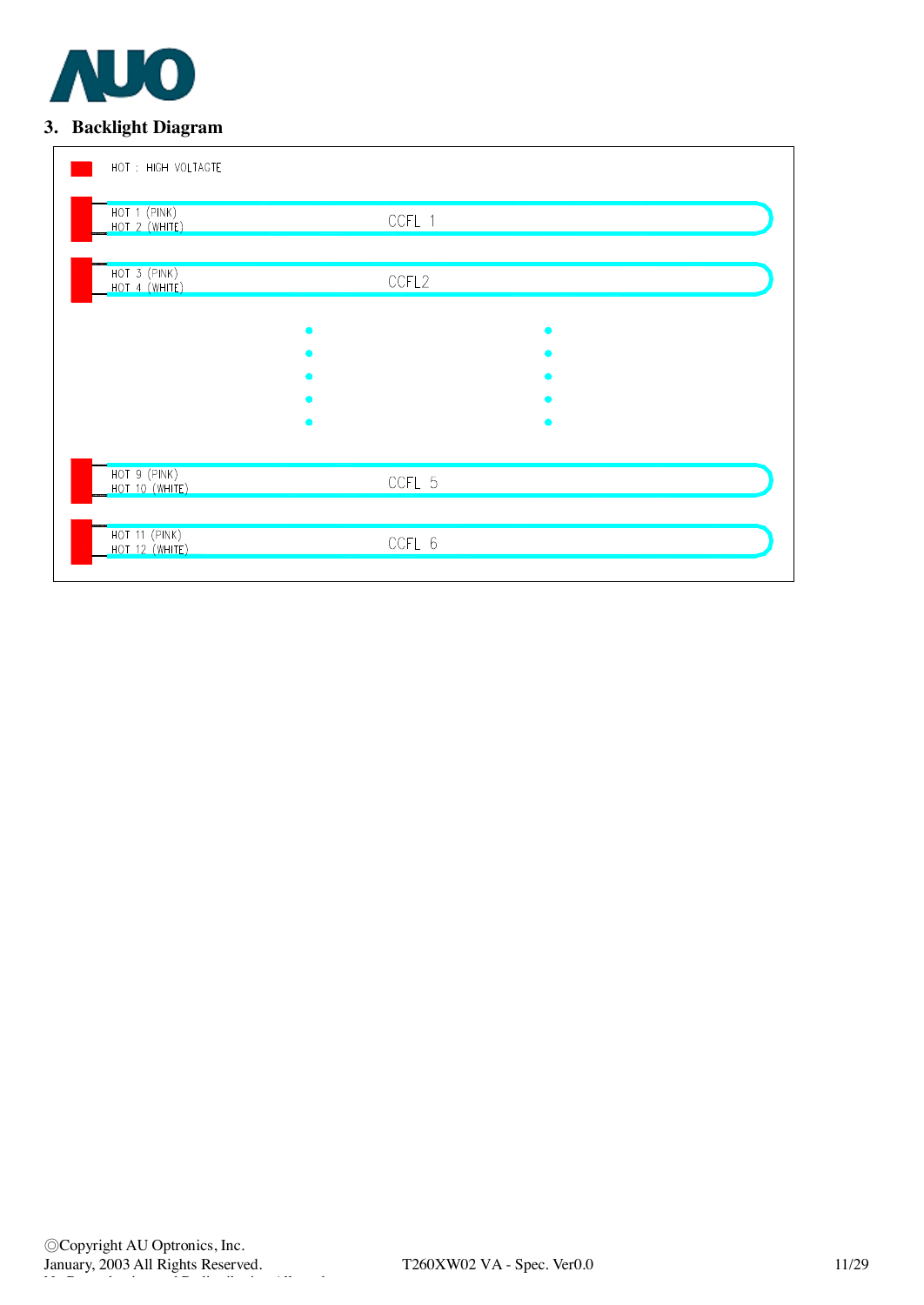

DE only Mode

This is the signal timing required at the input of the User connector. All of the interface signal timing should be satisfied with the following specifications for its proper operation.

\* Timing Table

| Vertical Frequency                        |                  |               |      |      |      |            |  |  |  |  |
|-------------------------------------------|------------------|---------------|------|------|------|------------|--|--|--|--|
| <b>Signal</b>                             | <b>Item</b>      | <b>Symbol</b> | Min. | Typ. | Max. | Unit       |  |  |  |  |
| <b>Vertical</b>                           | <b>Period</b>    | Tv            | 789  | 806  | 1000 | Th         |  |  |  |  |
| <b>Section</b>                            | <b>Active</b>    | Tdisp(v)      |      | 768  |      |            |  |  |  |  |
|                                           | <b>Blanking</b>  | Tblk $(v)$    | 21   | 38   | 232  | Th         |  |  |  |  |
| <b>Horizontal</b><br><b>Section</b>       | <b>Period</b>    | Th            | 1414 | 1560 | 1722 | Tclk       |  |  |  |  |
|                                           | <b>Active</b>    | Tdisp(h)      |      | Tclk |      |            |  |  |  |  |
|                                           | <b>Blanking</b>  | Tblk(h)       | 48   | 194  | 356  | Tclk       |  |  |  |  |
| <b>LVDS Clock Frequency Felk (1/Telk)</b> |                  |               | 65   | 76   | 88   | <b>MHz</b> |  |  |  |  |
| <b>Vertical</b><br><b>Frequency</b>       | <b>Frequency</b> | Fv            | 47   | 60   | 63   | Hz         |  |  |  |  |
| <b>Horizontal</b><br>Frequency            | <b>Frequency</b> | Fh            | 43   | 48   | 53   | kHz        |  |  |  |  |

\*1) Display position is specific by the rise of DE signal only.

Horizontal display position is specified by the falling edge of  $1<sup>st</sup>$  Clock right after the rise of DE, is displayed on the left edge of the screen.

Vertical display position is specified by the rise of DE after a "Low" level period equivalent to eight times of horizontal period. The  $1<sup>st</sup>$  data corresponding to one horizontal line after the rise of DE is displayed at the top line of screen.

\*2) If a period of DE "High" is less than 1366 Clock or less than 768 lines, the rest of the screen displays black.

\*3) The display position does not fit to the screen if a period of DE "High" and the effective data period do not synchronize with each other.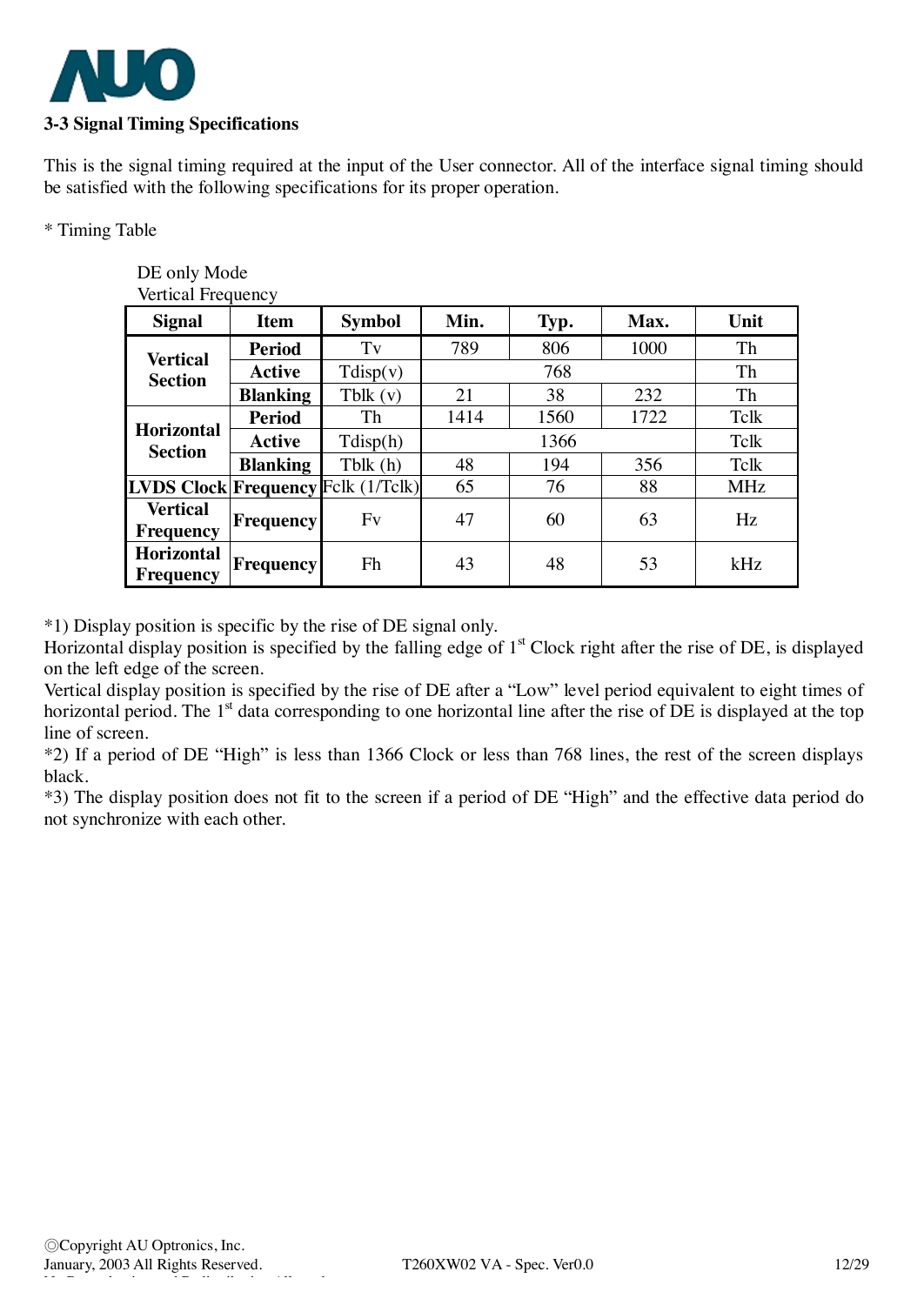

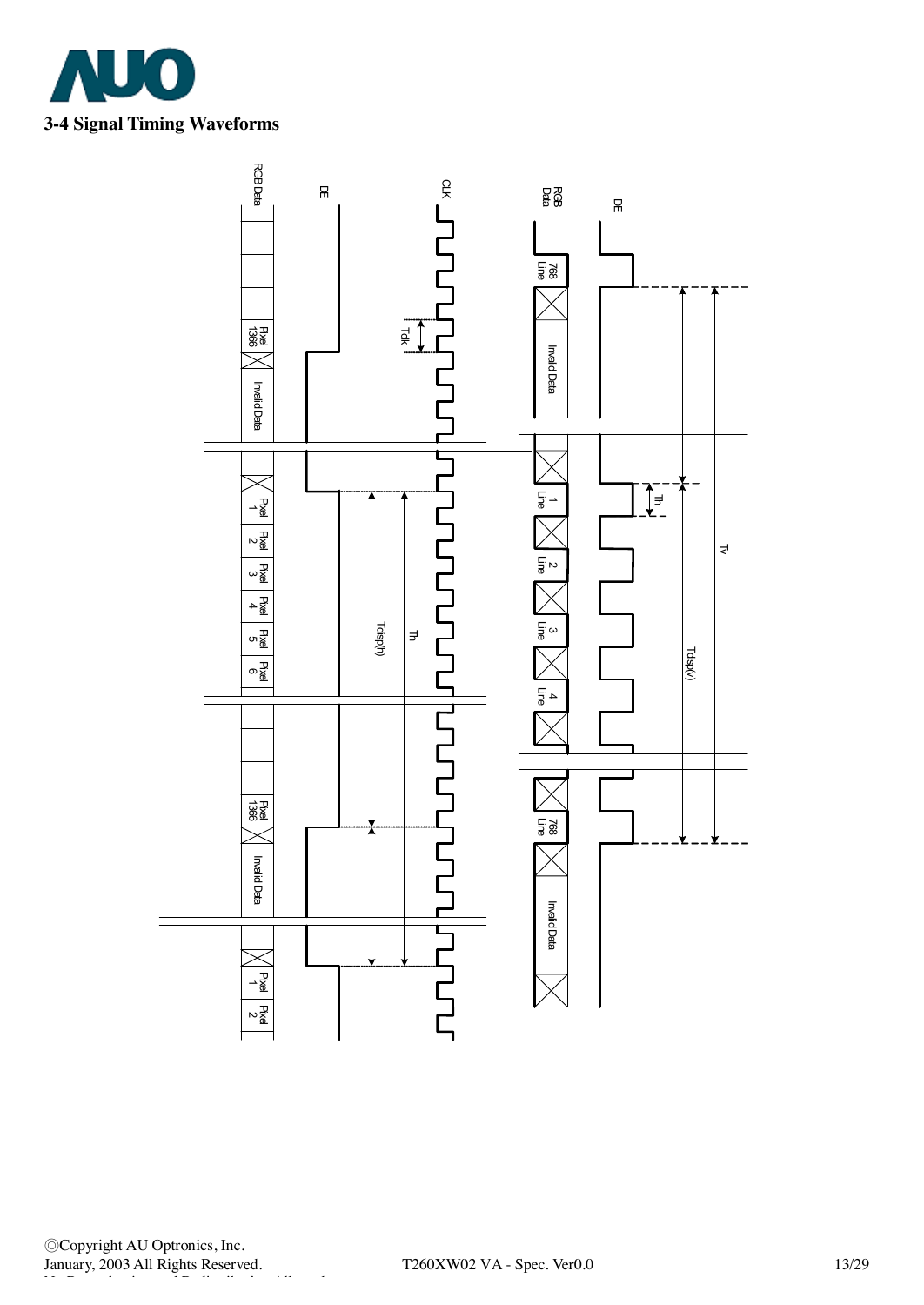

### **3-5 Color Input Data Reference**

The brightness of each primary color (red, green and blue) is based on the 8 bit gray scale data input for the color; the higher the binary input, the brighter the color. The table below provides a reference for color versus data input.

|              |                   | <b>Input Color Data</b> |                  |                  |                  |                  |                  |                  |                  |                |                |                  |                                                 |                  |                  |                  |                  |                  |                  |                  |                  |                  |                         |                  |                  |
|--------------|-------------------|-------------------------|------------------|------------------|------------------|------------------|------------------|------------------|------------------|----------------|----------------|------------------|-------------------------------------------------|------------------|------------------|------------------|------------------|------------------|------------------|------------------|------------------|------------------|-------------------------|------------------|------------------|
|              | Color             |                         |                  |                  |                  | <b>RED</b>       |                  |                  |                  |                |                |                  | <b>GREEN</b>                                    |                  |                  |                  |                  |                  |                  |                  | <b>BLUE</b>      |                  |                         |                  |                  |
|              |                   | <b>MSB</b>              |                  |                  |                  |                  |                  |                  |                  | <b>LSB</b> MSB |                |                  |                                                 |                  |                  |                  | <b>LSB</b>       | <b>MSB</b>       |                  |                  |                  |                  |                         |                  | <b>LSB</b>       |
|              |                   |                         |                  |                  |                  |                  |                  |                  |                  |                |                |                  | R7 R6 R5 R4 R3 R2 R1 R0 G7 G6 G5 G4 G3 G2 G1 G0 |                  |                  |                  |                  |                  |                  |                  |                  |                  | B7 B6 B5 B4 B3 B2 B1 B0 |                  |                  |
|              | <b>Black</b>      | $\mathbf{0}$            | $\mathbf{0}$     | $\boldsymbol{0}$ | $\boldsymbol{0}$ | $\overline{0}$   | $\mathbf{0}$     | $\mathbf{0}$     | $\overline{0}$   | $\theta$       | $\mathbf{0}$   | $\boldsymbol{0}$ | $\mathbf{0}$                                    | $\boldsymbol{0}$ | $\mathbf{0}$     | $\boldsymbol{0}$ | $\overline{0}$   | $\boldsymbol{0}$ | $\boldsymbol{0}$ | $\boldsymbol{0}$ | $\boldsymbol{0}$ | $\mathbf{0}$     | $\mathbf{0}$            | $\mathbf{0}$     | $\boldsymbol{0}$ |
|              | Red(255)          | $\mathbf{1}$            | 1                | 1                | 1                | $\mathbf{1}$     | $\mathbf{1}$     | $\mathbf{1}$     | 1                | $\theta$       | $\theta$       | $\overline{0}$   | $\theta$                                        | $\overline{0}$   | $\overline{0}$   | $\mathbf{0}$     | $\overline{0}$   | $\overline{0}$   | $\overline{0}$   | $\mathbf{0}$     | $\overline{0}$   | $\theta$         | $\theta$                | $\overline{0}$   | $\boldsymbol{0}$ |
|              | Green(255)        | $\theta$                | $\overline{0}$   | $\mathbf{0}$     | $\theta$         | $\overline{0}$   | $\mathbf{0}$     | $\overline{0}$   | $\theta$         | 1              | $\mathbf{1}$   | $\mathbf{1}$     | 1                                               | 1                | $\mathbf{1}$     | $\mathbf{1}$     | $\mathbf{1}$     | $\overline{0}$   | $\overline{0}$   | $\overline{0}$   | $\mathbf{0}$     | $\theta$         | $\mathbf{0}$            | $\overline{0}$   | $\boldsymbol{0}$ |
| <b>Basic</b> | <b>Blue(255)</b>  | $\overline{0}$          | $\overline{0}$   | $\mathbf{0}$     | $\overline{0}$   | $\overline{0}$   | $\mathbf{0}$     | $\overline{0}$   | $\overline{0}$   | $\overline{0}$ | $\mathbf{0}$   | $\overline{0}$   | $\overline{0}$                                  | $\overline{0}$   | $\overline{0}$   | $\overline{0}$   | $\overline{0}$   | $\mathbf{1}$     | $\mathbf{1}$     | 1                | $\mathbf{1}$     | 1                | 1                       | $\mathbf{1}$     | $\mathbf{1}$     |
| Color        | Cyan              | $\theta$                | 0                | $\overline{0}$   | $\theta$         | $\overline{0}$   | $\overline{0}$   | $\overline{0}$   | 0                | 1              | 1              | $\mathbf{1}$     | 1                                               | 1                | 1                | 1                | 1                | $\mathbf{1}$     | 1                | 1                | 1                | 1                | 1                       | 1                | $\mathbf{1}$     |
|              | <b>Magenta</b>    | $\mathbf{1}$            |                  | $\mathbf{1}$     | $\mathbf{1}$     | $\mathbf{1}$     | $\mathbf{1}$     | 1                | $\mathbf{1}$     | $\overline{0}$ | $\overline{0}$ | $\boldsymbol{0}$ | $\overline{0}$                                  | $\boldsymbol{0}$ | $\mathbf{0}$     | $\boldsymbol{0}$ | $\boldsymbol{0}$ | $\mathbf{1}$     | $\mathbf{1}$     | $\mathbf{1}$     |                  | 1                |                         | $\mathbf{1}$     | $\mathbf{1}$     |
|              | <b>Yellow</b>     | $\mathbf{1}$            | 1                | $\mathbf{1}$     | $\mathbf{1}$     | $\mathbf{1}$     |                  | $\mathbf{1}$     | $\mathbf{1}$     | $\mathbf{1}$   | $\mathbf{1}$   | $\mathbf{1}$     |                                                 | $\mathbf{1}$     | $\mathbf{1}$     | $\mathbf{1}$     | 1                | $\boldsymbol{0}$ | $\boldsymbol{0}$ | $\mathbf{0}$     | $\overline{0}$   | $\boldsymbol{0}$ | $\overline{0}$          | $\boldsymbol{0}$ | $\mathbf{0}$     |
|              | White             | $\mathbf{1}$            | 1                | $\mathbf{1}$     | $\mathbf{1}$     | $\mathbf{1}$     | $\mathbf{1}$     | $\mathbf{1}$     | 1                | 1              | 1              | $\mathbf{1}$     | 1                                               | $\mathbf{1}$     | $\mathbf{1}$     | $\mathbf{1}$     | $\mathbf{1}$     | $\mathbf{1}$     | $\mathbf{1}$     | 1                | 1                | 1                | 1                       | 1                | $\mathbf{1}$     |
|              | <b>RED(000)</b>   | $\overline{0}$          | $\overline{0}$   | $\mathbf{0}$     | $\theta$         | $\overline{0}$   | $\overline{0}$   | $\overline{0}$   | $\theta$         | $\theta$       | $\overline{0}$ | $\overline{0}$   | $\theta$                                        | $\overline{0}$   | $\mathbf{0}$     | $\mathbf{0}$     | $\overline{0}$   | $\overline{0}$   | $\overline{0}$   | $\overline{0}$   | $\overline{0}$   | $\theta$         | $\theta$                | $\boldsymbol{0}$ | $\overline{0}$   |
|              | <b>RED(001)</b>   | $\overline{0}$          | $\overline{0}$   | $\theta$         | $\theta$         | $\overline{0}$   | $\theta$         | $\theta$         | $\mathbf{1}$     | $\theta$       | $\theta$       | $\theta$         | $\theta$                                        | $\overline{0}$   | $\theta$         | $\theta$         | $\theta$         | $\overline{0}$   | $\overline{0}$   | $\theta$         | $\theta$         | $\theta$         | $\overline{0}$          | $\overline{0}$   | $\overline{0}$   |
| <b>RED</b>   |                   |                         |                  |                  |                  |                  |                  |                  |                  |                |                |                  |                                                 |                  |                  |                  |                  |                  |                  |                  |                  |                  |                         |                  |                  |
|              | <b>RED(254)</b>   | $\mathbf{1}$            | 1                | $\mathbf{1}$     | $\mathbf{1}$     | $\mathbf{1}$     | $\mathbf{1}$     | 1                | $\overline{0}$   | $\mathbf{0}$   | $\overline{0}$ | $\boldsymbol{0}$ | $\overline{0}$                                  | $\boldsymbol{0}$ | $\overline{0}$   | $\mathbf{0}$     | $\overline{0}$   | $\overline{0}$   | $\overline{0}$   | $\mathbf{0}$     | $\mathbf{0}$     | $\overline{0}$   | $\mathbf{0}$            | $\overline{0}$   | $\mathbf{0}$     |
|              | RED(255)          | $\mathbf{1}$            | $\mathbf{1}$     | $\mathbf{1}$     | $\mathbf{1}$     | $\mathbf{1}$     |                  | $\mathbf{1}$     | $\mathbf{1}$     | $\overline{0}$ | $\mathbf{0}$   | $\boldsymbol{0}$ | $\boldsymbol{0}$                                | $\boldsymbol{0}$ | $\boldsymbol{0}$ | $\boldsymbol{0}$ | $\boldsymbol{0}$ | $\boldsymbol{0}$ | $\boldsymbol{0}$ | $\mathbf{0}$     | $\boldsymbol{0}$ | $\boldsymbol{0}$ | $\boldsymbol{0}$        | $\boldsymbol{0}$ | $\boldsymbol{0}$ |
|              | <b>GREEN(000)</b> | $\overline{0}$          | $\overline{0}$   | $\mathbf{0}$     | $\mathbf{0}$     | $\overline{0}$   | $\boldsymbol{0}$ | $\mathbf{0}$     | $\theta$         | $\overline{0}$ | $\overline{0}$ | $\overline{0}$   | $\overline{0}$                                  | $\overline{0}$   | $\overline{0}$   | $\overline{0}$   | $\overline{0}$   | $\overline{0}$   | $\overline{0}$   | $\overline{0}$   | $\overline{0}$   | $\theta$         | $\theta$                | $\boldsymbol{0}$ | $\boldsymbol{0}$ |
|              | <b>GREEN(001)</b> | $\theta$                | $\overline{0}$   | $\theta$         | $\theta$         | $\theta$         | $\theta$         | $\theta$         | $\theta$         | $\theta$       | $\theta$       | $\theta$         | $\Omega$                                        | $\theta$         | $\Omega$         | $\theta$         | 1                | $\overline{0}$   | $\theta$         | $\theta$         | $\theta$         | $\theta$         | $\theta$                | $\overline{0}$   | $\overline{0}$   |
| <b>GREEN</b> |                   |                         |                  |                  |                  |                  |                  |                  |                  |                |                |                  |                                                 |                  |                  |                  |                  |                  |                  |                  |                  |                  |                         |                  |                  |
|              | <b>GREEN(254)</b> | $\overline{0}$          | $\mathbf{0}$     | $\boldsymbol{0}$ | $\mathbf{0}$     | $\overline{0}$   | $\boldsymbol{0}$ | $\mathbf{0}$     | $\boldsymbol{0}$ | $\mathbf{1}$   | 1              | $\mathbf{1}$     | $\mathbf{1}$                                    | 1                | $\mathbf{1}$     | 1                | $\boldsymbol{0}$ | $\boldsymbol{0}$ | $\boldsymbol{0}$ | $\boldsymbol{0}$ | $\overline{0}$   | $\overline{0}$   | $\mathbf{0}$            | $\boldsymbol{0}$ | $\mathbf{0}$     |
|              | <b>GREEN(255)</b> | $\overline{0}$          | $\boldsymbol{0}$ | $\boldsymbol{0}$ | $\mathbf{0}$     | $\boldsymbol{0}$ | $\overline{0}$   | $\boldsymbol{0}$ | $\boldsymbol{0}$ | 1              | 1              | 1                | 1                                               | $\mathbf{1}$     | 1                | 1                | 1                | $\boldsymbol{0}$ | $\boldsymbol{0}$ | $\overline{0}$   | $\mathbf{0}$     | $\boldsymbol{0}$ | $\boldsymbol{0}$        | $\boldsymbol{0}$ | $\boldsymbol{0}$ |
|              | <b>BLUE(000)</b>  | $\theta$                | $\overline{0}$   | $\overline{0}$   | $\theta$         | $\overline{0}$   | $\overline{0}$   | $\mathbf{0}$     | $\overline{0}$   | $\overline{0}$ | $\overline{0}$ | $\mathbf{0}$     | $\overline{0}$                                  | $\overline{0}$   | $\overline{0}$   | $\overline{0}$   | $\mathbf{0}$     | $\overline{0}$   | $\overline{0}$   | $\theta$         | $\overline{0}$   | $\theta$         | $\overline{0}$          | $\overline{0}$   | $\boldsymbol{0}$ |
|              | <b>BLUE(001)</b>  | $\theta$                | 0                | $\overline{0}$   | 0                | $\overline{0}$   | $\overline{0}$   | $\overline{0}$   | $\overline{0}$   | $\overline{0}$ | $\overline{0}$ | $\overline{0}$   | $\overline{0}$                                  | $\overline{0}$   | 0                | $\overline{0}$   | $\overline{0}$   | $\overline{0}$   | $\overline{0}$   | 0                | $\overline{0}$   | $\overline{0}$   | 0                       | $\boldsymbol{0}$ | $\mathbf{1}$     |
| <b>BLUE</b>  |                   |                         |                  |                  |                  |                  |                  |                  |                  |                |                |                  |                                                 |                  |                  |                  |                  |                  |                  |                  |                  |                  |                         |                  |                  |
|              | <b>BLUE(254)</b>  | $\overline{0}$          | $\overline{0}$   | $\mathbf{0}$     | $\overline{0}$   | $\overline{0}$   | $\mathbf{0}$     | $\mathbf{0}$     | $\overline{0}$   | $\theta$       | $\theta$       | $\mathbf{0}$     | $\mathbf{0}$                                    | $\boldsymbol{0}$ | $\mathbf{0}$     | $\mathbf{0}$     | $\mathbf{0}$     | $\mathbf{1}$     | $\mathbf{1}$     | $\mathbf{1}$     | $\mathbf{1}$     | $\mathbf{1}$     | 1                       | $\mathbf{1}$     | $\mathbf{0}$     |
|              | <b>BLUE(255)</b>  | $\theta$                | $\overline{0}$   | $\theta$         | $\Omega$         | $\theta$         | $\overline{0}$   | $\mathbf{0}$     | $\Omega$         | $\theta$       | $\theta$       | $\theta$         | $\Omega$                                        | $\Omega$         | $\Omega$         | $\overline{0}$   | $\theta$         | 1                | 1                |                  | 1                |                  |                         | 1                | $\mathbf{1}$     |

## **COLOR DATA REFERENCE**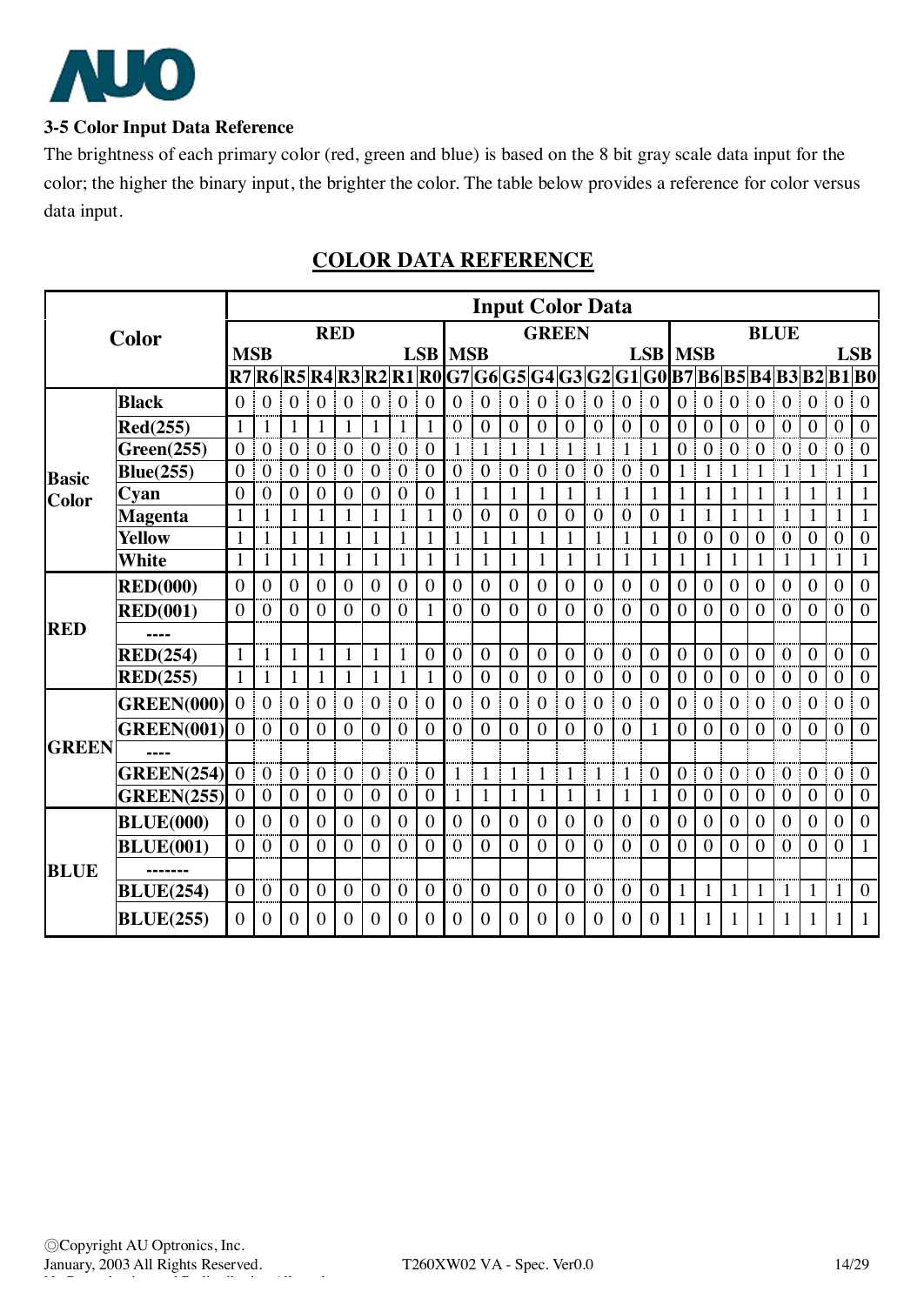

### **3-6 Power Sequence for LCD**



| <b>Parameter</b> |       | <b>Units</b> |      |    |
|------------------|-------|--------------|------|----|
|                  | Min.  | Typ.         | Max. |    |
|                  |       |              | 30   | ms |
| t2               | 10    | -            | 100  | ms |
| t3               | 550*1 |              |      | ms |
| t4               | 100   |              |      | ms |
| t <sub>5</sub>   | 50    | -            |      | ms |
| t6               | --    |              | 300  | ms |
|                  | 300   |              |      | ms |

\*1: If t3=200ms, input black signal till 550ms from system is necessary.

In case of t3<200ms, the abnormal display will be happened. But it will not damage timing controller.

Note:

The timing controller will not be damaged in case of TV set AC input power suddenly shut down.

Once power reset, it should follow power sequence as spec. definition.

(1) Apply the lamp voltage within the LCD operation range. When the back-light turns on before the LCD operation or the LCD turns off before the back-light turns off, the display may momentarily become abnormal screen.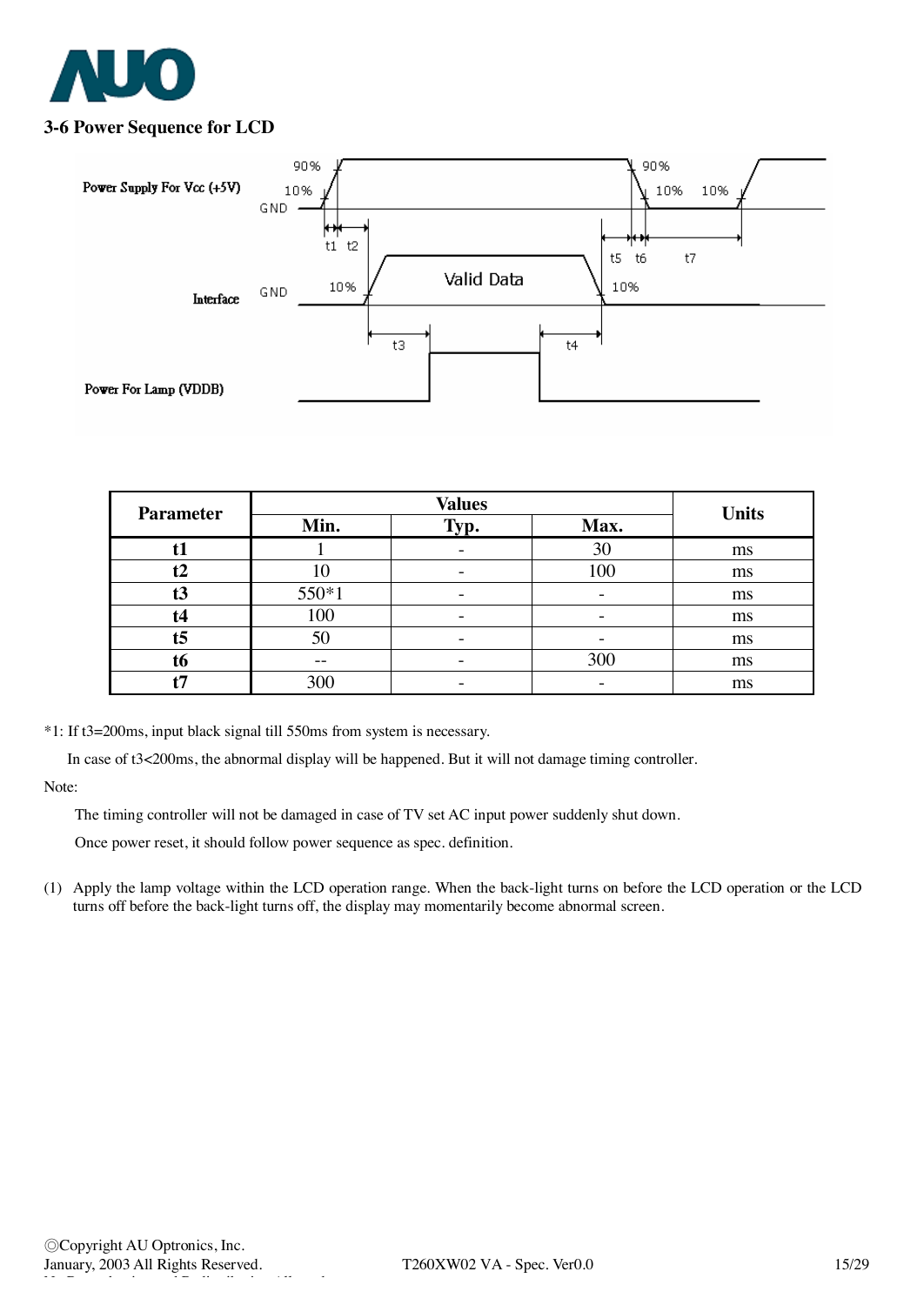

### **3-7 Power Sequence for Inverter**



| <b>Parameter</b> |      | <b>Units</b> |      |    |
|------------------|------|--------------|------|----|
|                  | Min. | $Tv$ .       | Max. |    |
| m                |      |              |      | ms |
|                  | ıυ   |              |      | ms |
| T <sub>3</sub>   |      |              |      | ms |
| T <sub>4</sub>   |      |              |      | ms |
| T <sub>5</sub>   |      |              |      | ms |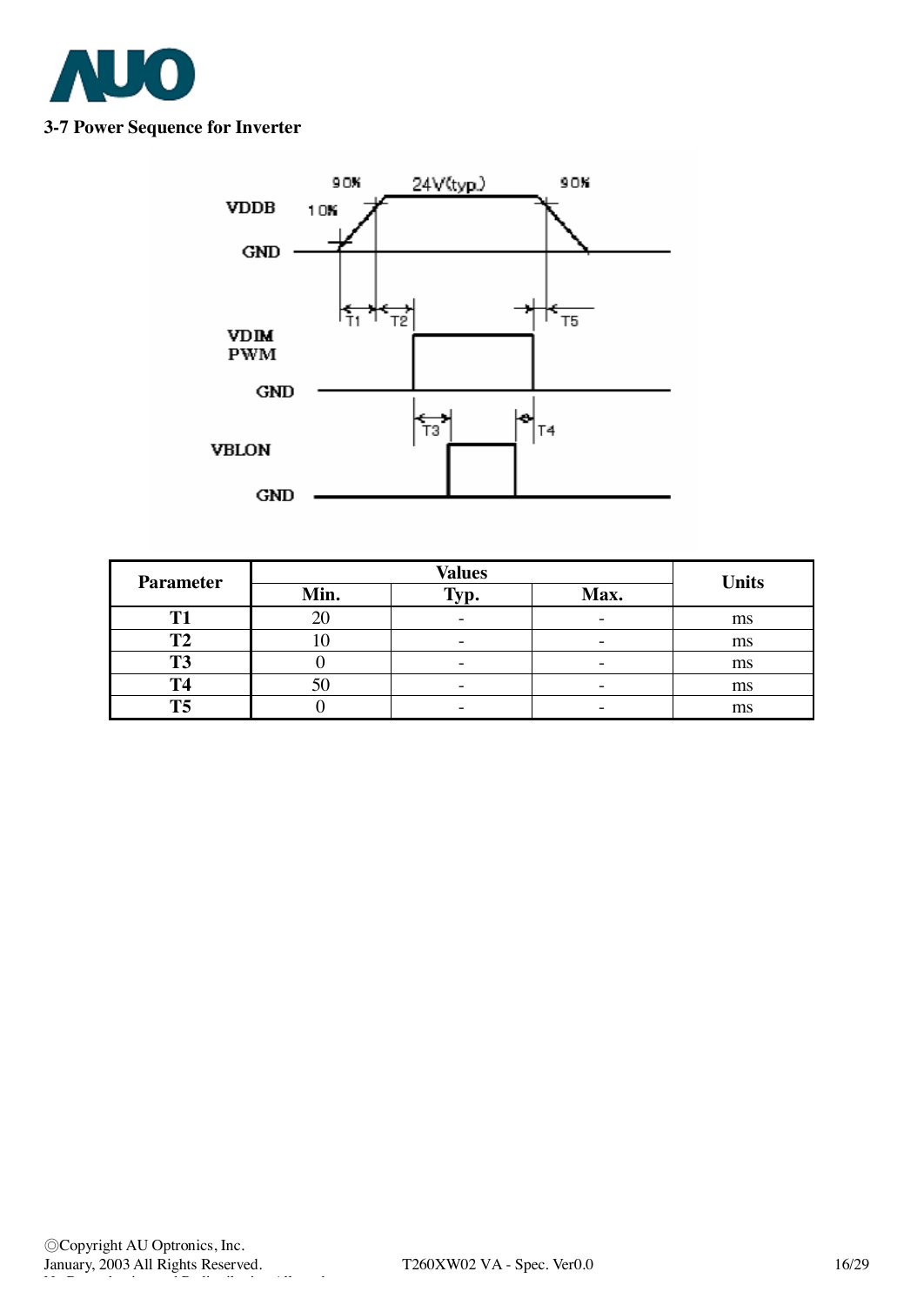

## **4. Optical Specification**

Optical characteristics are determined after the unit has been 'ON' and stable for approximately 45 minutes in a dark environment at 25℃. The values specified are at an approximate distance 50cm from the LCD surface at a viewing angle of Φ and θequal to 0°. Signal generator used for measurement is "Chroma 2913" and signal setting follows the typical value shown in page 13 with vertical frequency range A (fv=60Hz). Meanwhile, dimmer is 3.3(V) for its maximum setting.

#### **Fig.1 1 presents additional information concerning the measurement equipment and method.**



| <b>Parameter</b>         |                                      | <b>Symbol</b>                  | <b>Values</b> |        | <b>Units</b> | <b>Notes</b>    |                |
|--------------------------|--------------------------------------|--------------------------------|---------------|--------|--------------|-----------------|----------------|
|                          |                                      |                                | Min.          | Typ.   | Max.         |                 |                |
| <b>Contrast Ratio</b>    |                                      | <b>CR</b>                      | (1200)        | (1500) |              |                 | 1              |
|                          | <b>Surface Luminance, white</b>      | <b>LWH</b>                     | (400)         | (500)  |              | $\text{cd/m}^2$ | $\overline{2}$ |
|                          | <b>Luminance Variation</b>           | $\delta_{\text{WHITE}}$<br>9 p |               |        | 1.3          |                 | 3              |
|                          | <b>Response Rise Time</b>            | $Tr_R$                         |               | 15     |              |                 |                |
| <b>Time</b>              | <b>Decay Time</b>                    | $Tr_D$                         |               | 5      |              | ms              | 4              |
|                          | <b>Gray to Gray</b>                  | $T\gamma$                      |               | 8      |              | ms              | 5              |
| <b>Color Gamut</b>       |                                      | <b>NTSC</b>                    |               | 72     |              | $\%$            |                |
| <b>Color Coordinates</b> |                                      |                                |               |        |              |                 |                |
|                          | <b>RED</b>                           | $R_X$                          |               | 0.640  |              |                 |                |
|                          |                                      | $R_Y$                          |               | 0.330  |              |                 |                |
|                          | <b>GREEN</b>                         | $G_X$                          | $Typ. -0.03$  | 0.290  | $Typ.+0.03$  |                 |                |
|                          |                                      | $G_Y$                          |               | 0.600  |              |                 |                |
|                          | <b>BLUE</b>                          | $B_X$                          |               | 0.150  |              |                 |                |
|                          |                                      | $B_Y$                          |               | 0.060  |              |                 |                |
|                          | <b>WHITE</b>                         | $W_X$                          |               | 0.280  |              |                 |                |
|                          |                                      | $W_Y$                          |               | 0.290  |              |                 |                |
| <b>Viewing Angle</b>     |                                      |                                |               |        |              |                 |                |
|                          | x axis, right( $\varphi$ =0°)        | $\theta_r$                     |               | 88     |              | Degree          |                |
|                          | x axis, left $(\varphi=180^\circ)$   | $\theta_1$                     |               | 88     |              | Degree          | 6              |
|                          | y axis, $up(\varphi=90^{\circ})$     | $\theta_{u}$                   |               | 88     |              | Degree          |                |
|                          | y axis, down $(\varphi = 0^{\circ})$ | $\theta_d$                     |               | 88     |              | Degree          |                |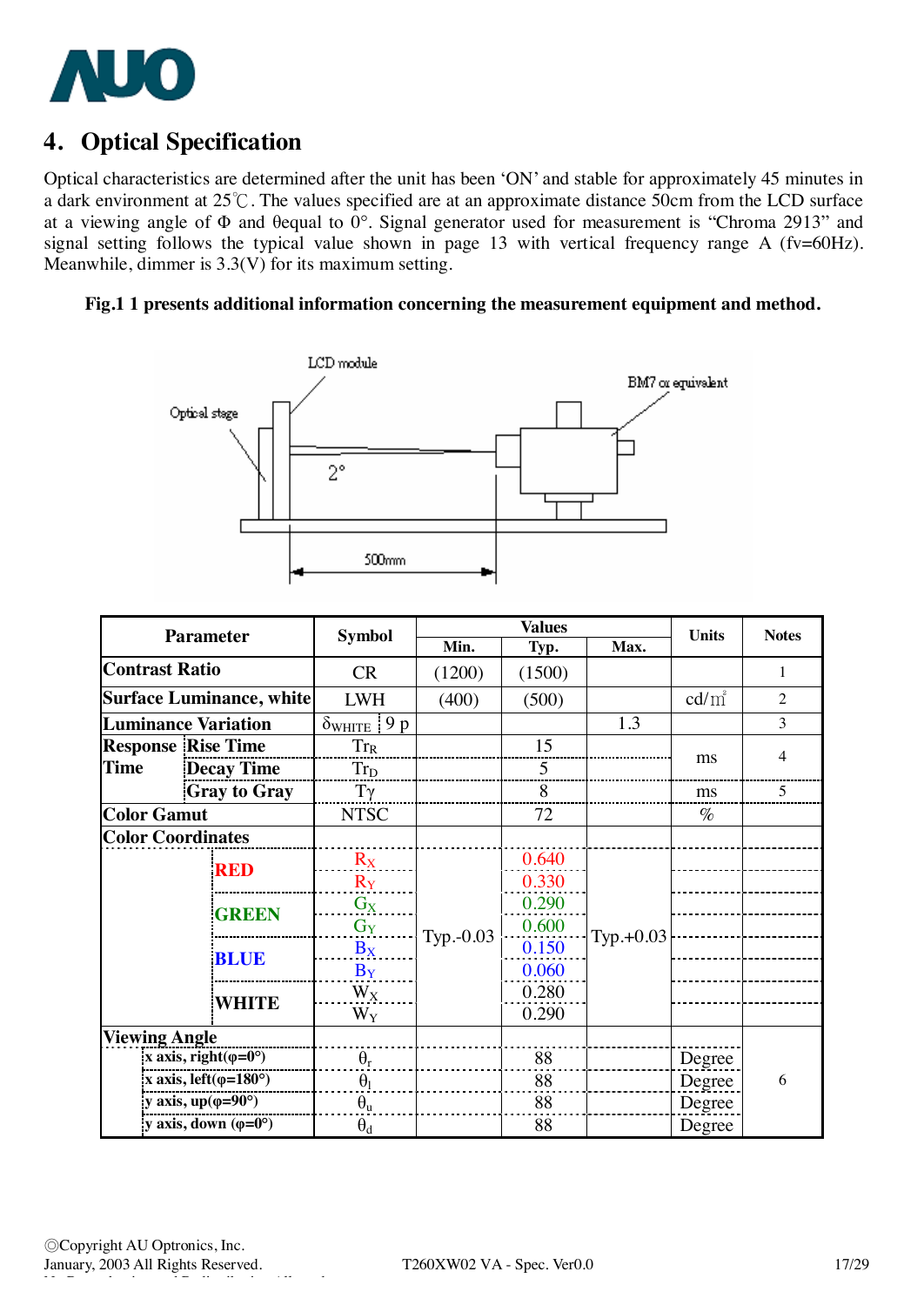

**Note**:

1. Contrast Ratio (CR) is defined mathematically as:

#### **Surface Luminance of** Lon1

#### **Surface Luminance of** Loff1

2. Surface luminance is luminance value at point 1 across the LCD surface 50cm from the surface with all pixels displaying white. From more information see FIG 2. When  $V_{\text{DDB}} = 24V$ ,  $I_{\text{DDB}} = 3.5A$ .  $L_{\text{WH}} = L_{\text{OPI}}$ 

Where Lon1 is the luminance with all pixels displaying white at center 1 location.

**Contrast Ratio=**

3. The variation in surface luminance,  $\delta_{\text{WHTE}}$  is defined (center of Screen) as:

 $\delta_{WHITE(9P)} = Maximum(L_{on1}, L_{on2},...L_{on9}) / Minimum(L_{on1}, L_{on2},...L_{on9})$ 

- 4. Response time is the time required for the display to transition from black to white(Rise Time,  $Tr_R$ ) and from white to black (Decay Time,  $Tr_D$ ). For additional information see FIG3.
- 5. Ty is the response time between any two gray scale (steps size=32 levels) and is based on  $f_v=60Hz$  to optimize.
- 6. Viewing angle is the angle at which the contrast ratio is greater than 10. The angles are determined for the horizontal or x axis and the vertical or y axis with respect to the z axis which is normal to the LCD surface. For more information see FIG4.

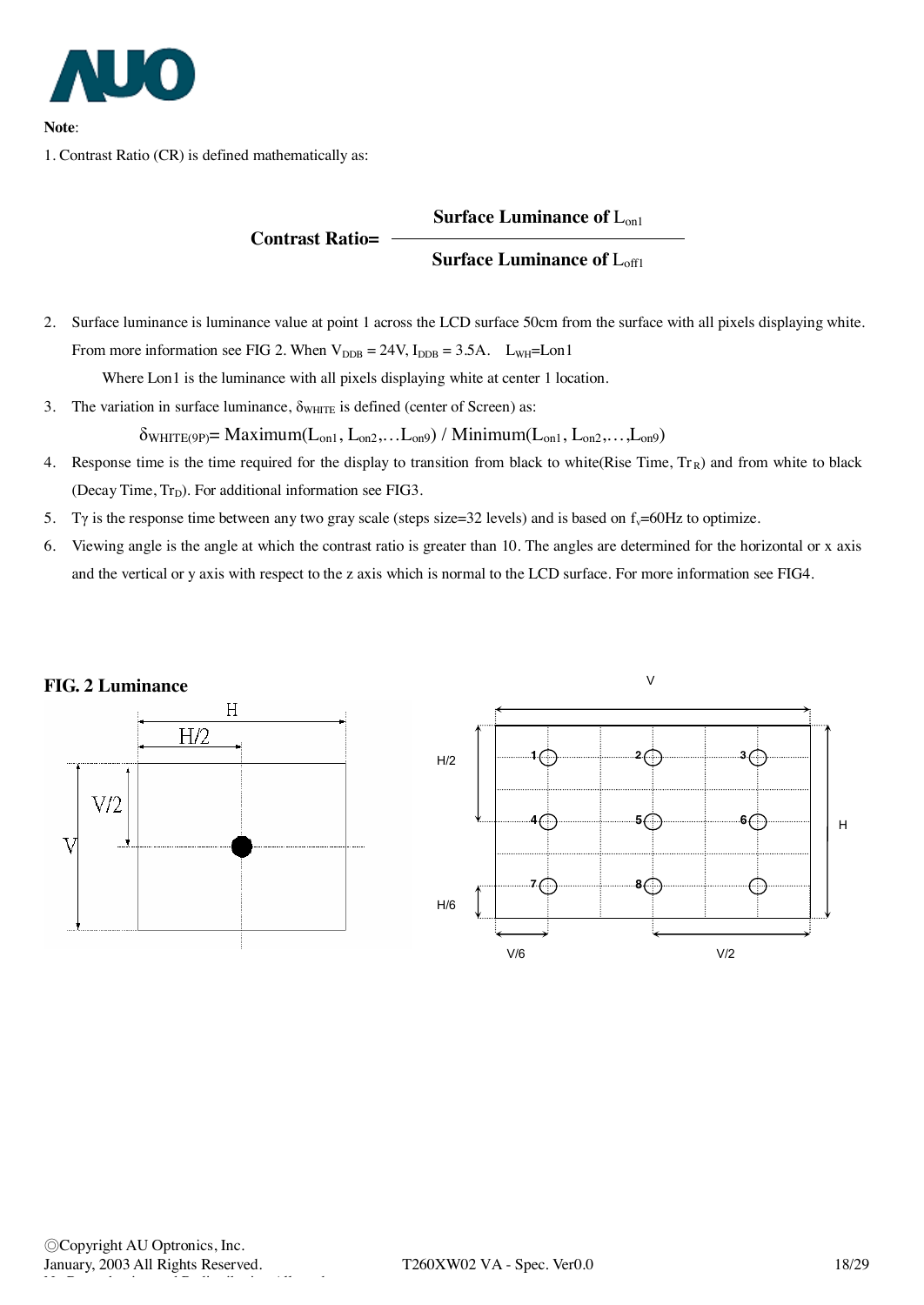

#### **FIG.3 Response Time**

The response time is defined as the following figure and shall be measured by switching the input signal for "black" and "white".



## **FIG.4 Viewing angle**

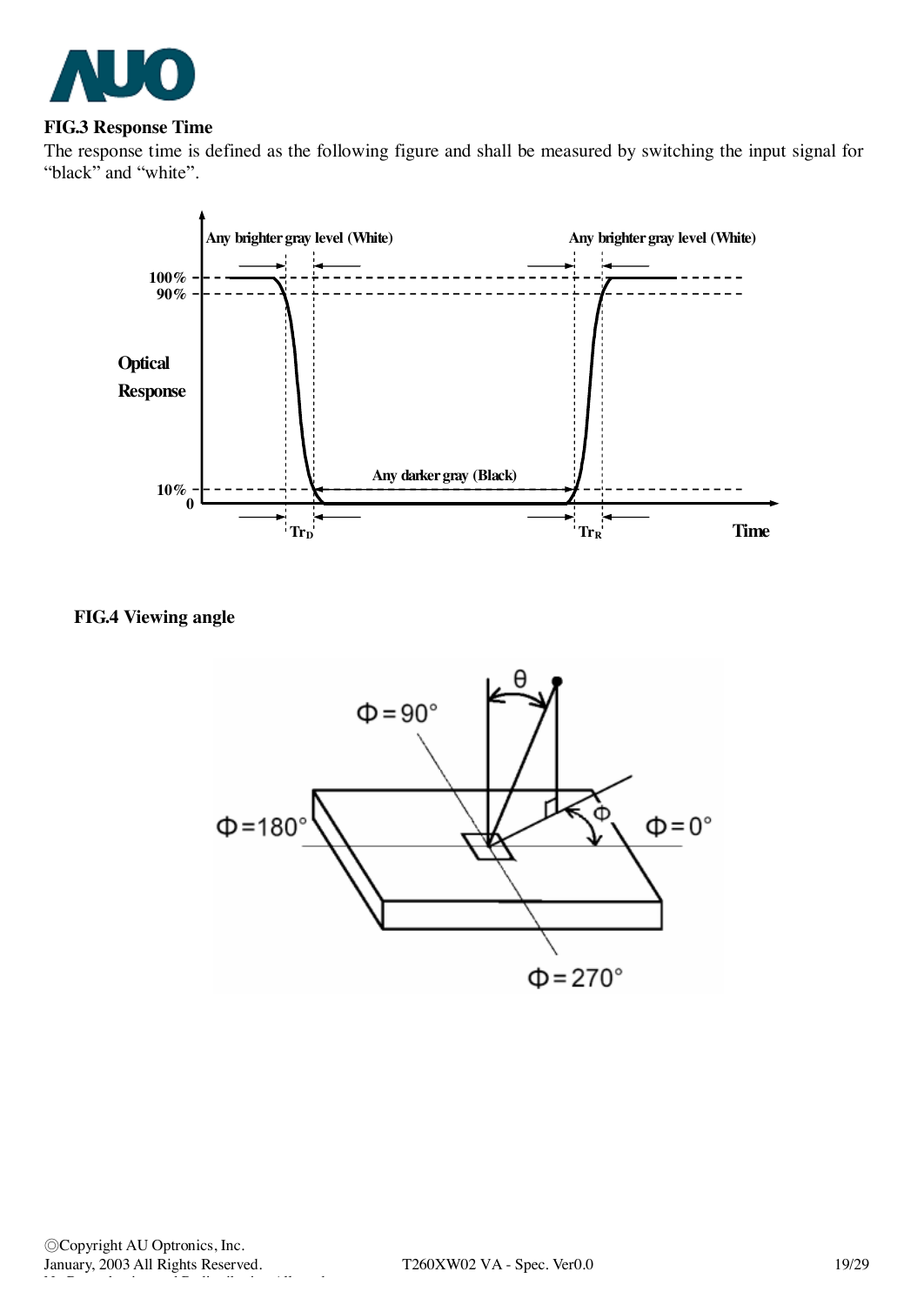

# **5. Mechanical Characteristics**

The contents provide general mechanical characteristics for the model T260XW02. In addition the figures in the next page are detailed mechanical drawing of the LCD.

|                            | Horizontal     | 626.0mm                             |  |  |
|----------------------------|----------------|-------------------------------------|--|--|
| <b>Outline Dimension</b>   | Vertical       | 373.0mm                             |  |  |
|                            |                | $47.5$ mm(w/i inverter & Shielding) |  |  |
|                            | Depth          | 30.3mm(w/o inverter)                |  |  |
| <b>Bezel Area</b>          | Horizontal     | $580.8$ mm $\pm 0.5$ mm             |  |  |
|                            | Vertical       | $328.8$ mm $\pm 0.5$ mm             |  |  |
| <b>Active Display Area</b> | Horizontal     | 575.769mm                           |  |  |
|                            | Vertical       | 323.712mm                           |  |  |
| Weight                     | $4500g$ (Typ.) |                                     |  |  |
| <b>Surface Treatment</b>   | Anti-Glare, 3H |                                     |  |  |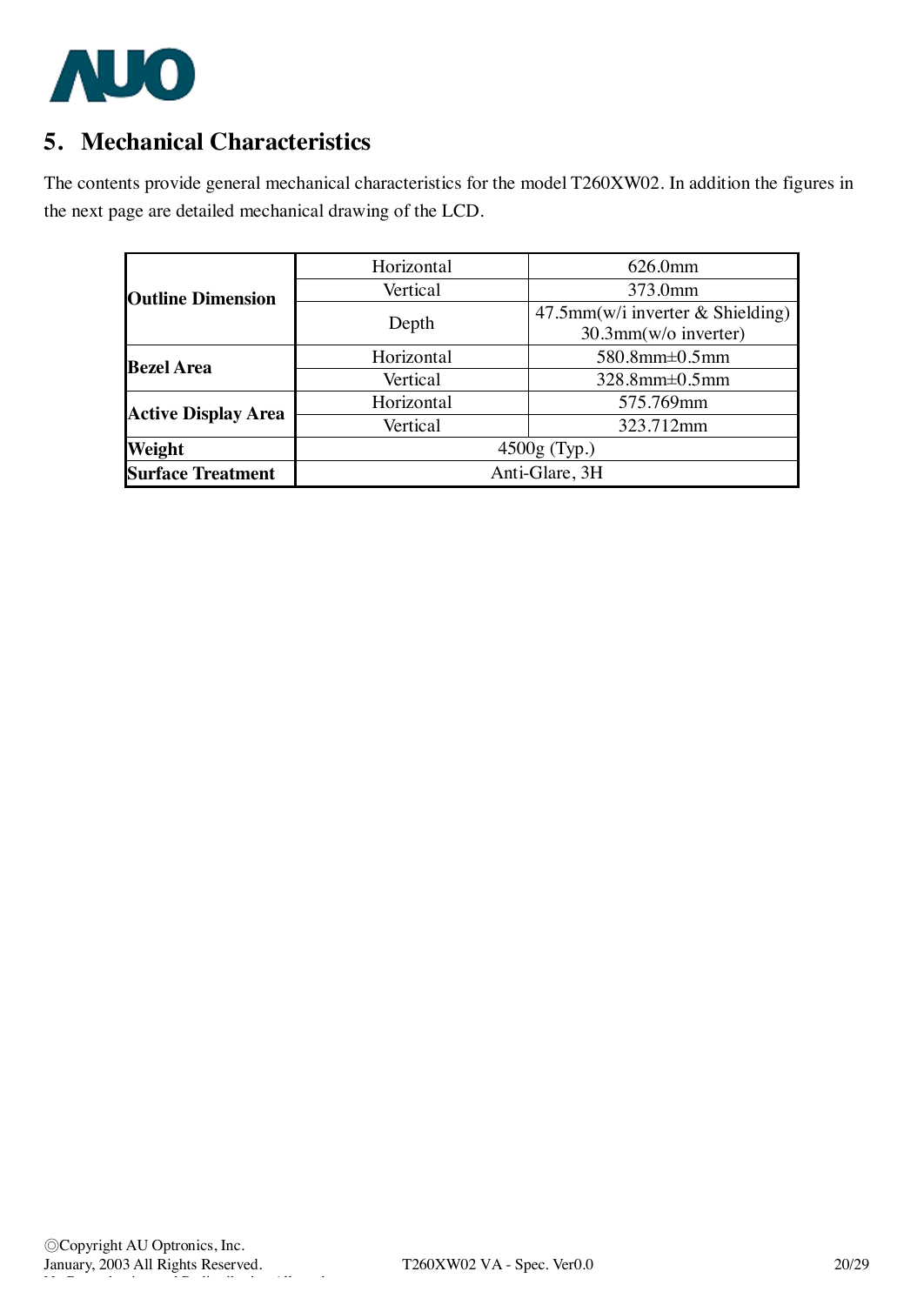



◎Copyright AU Optronics, Inc. January, 2003 All Rights Reserved. T260XW02 VA - Spec. Ver0.0 21/29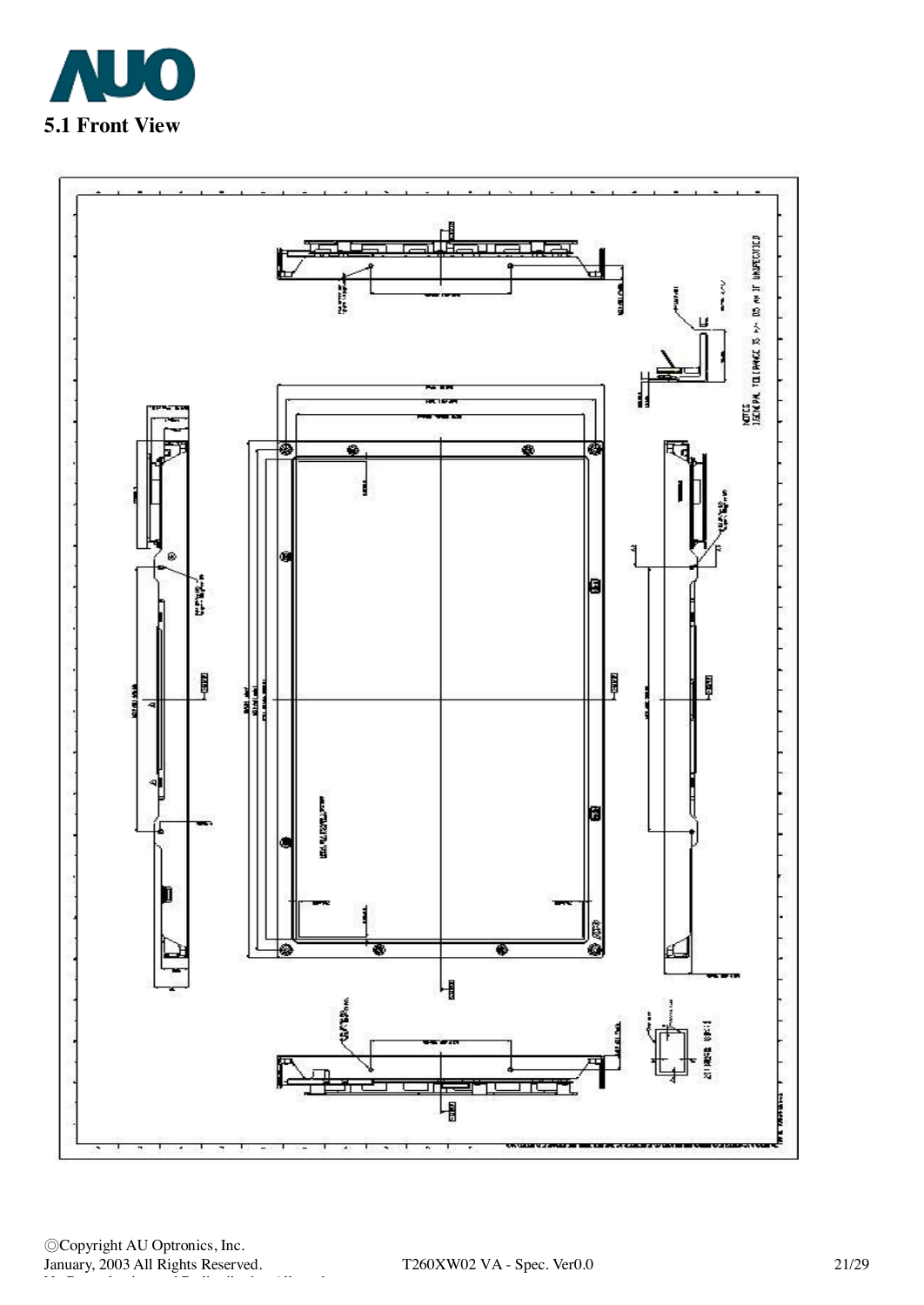



**6.**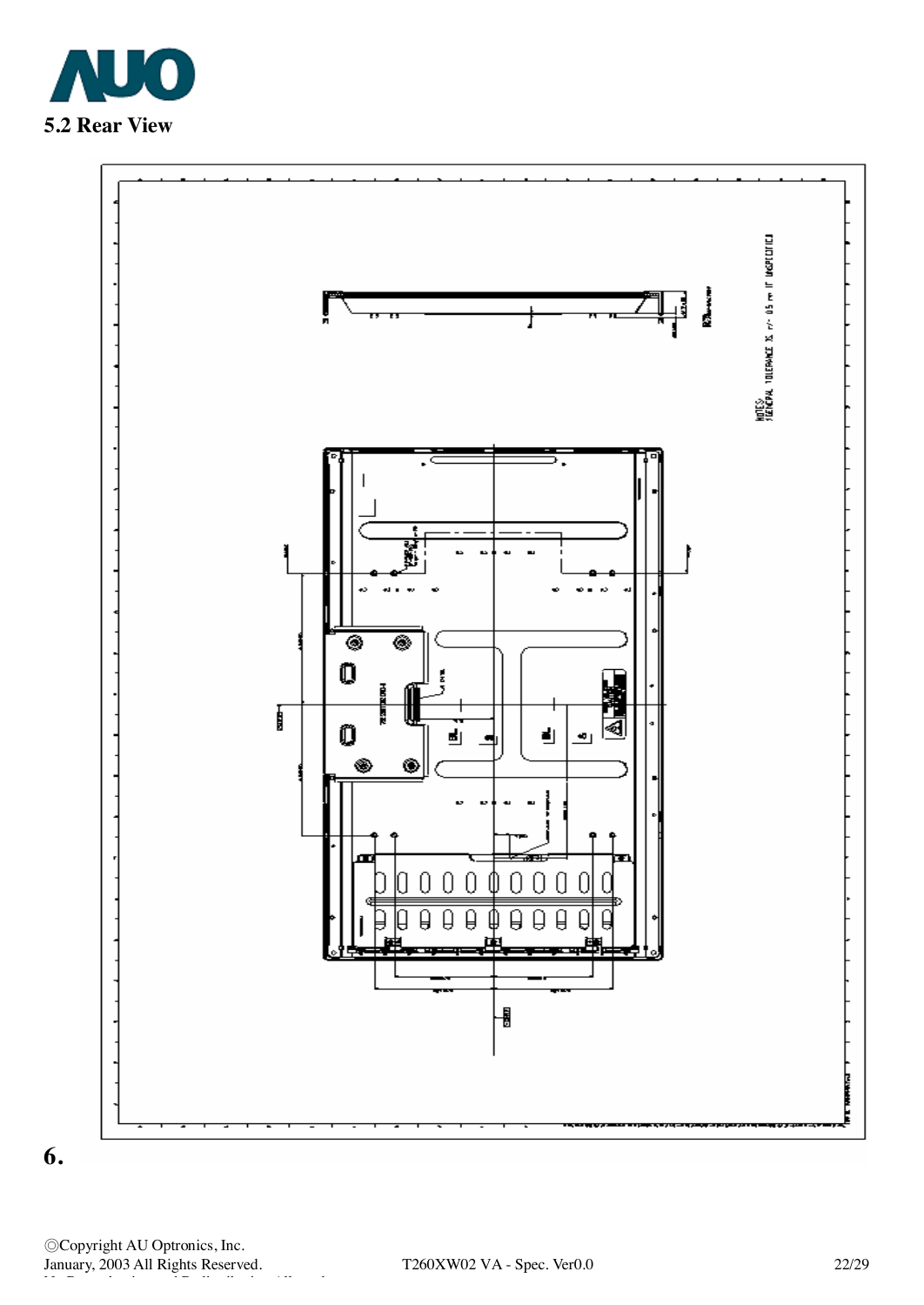

# **Reliability**

Environment test condition

| N <sub>o</sub>          | <b>Condition</b><br><b>Test Item</b>     |                                                              |  |  |
|-------------------------|------------------------------------------|--------------------------------------------------------------|--|--|
| 1                       | High temperature storage test            | Ta=60 $^{\circ}$ C<br>300h                                   |  |  |
| $\boldsymbol{2}$        | Low temperature storage test             | Ta=-20 $^{\circ}$ C<br>300h                                  |  |  |
| $\overline{\mathbf{3}}$ | <b>High temperature operation test</b>   | $Ta = 50^{\circ}$ C<br>300h                                  |  |  |
| $\overline{\mathbf{4}}$ | Low temperature operation test           | Ta=-5 $\degree$ C<br>300h                                    |  |  |
| 5                       | <b>Temperature Humidity Bias</b>         | Ta=50°C/80%<br>300h                                          |  |  |
| 6                       | <b>Thermal Shock Test</b>                | $-20^{\circ}$ C/0.5h $\sim$ 60 $^{\circ}$ C/0.5h, 500 cycles |  |  |
| 7                       | <b>Power On / Off Test</b>               | 30000cycles                                                  |  |  |
| 8                       |                                          | Wave form: random                                            |  |  |
|                         | <b>Vibration test</b><br>(non-operating) | Vibration level: 1.5G RMS                                    |  |  |
|                         |                                          | Bandwidth: 10-500Hz                                          |  |  |
|                         |                                          | Duration: X, Y, Z 30min                                      |  |  |
|                         |                                          | One time each direction                                      |  |  |
|                         |                                          | Shock level: 50G                                             |  |  |
| 9                       | <b>Shock test</b>                        | Waveform: half since wave, 11ms                              |  |  |
|                         | (non-operating)                          | Direction: $\pm X, \pm Y, \pm Z$                             |  |  |
|                         |                                          | One time each direction                                      |  |  |
| 10                      | <b>Vibration test</b>                    | Random Vibration: 10~200Hz, 1.5G, 30minutes                  |  |  |
|                         | (with carton)                            | in each X, Y, Z direction                                    |  |  |
| 11                      | Drop test                                | Height: 53.3cm                                               |  |  |
|                         | (with carton)                            | 1 corner, 3 edges, 6 surfaces                                |  |  |
|                         |                                          | $(ASTMD4169-I)$                                              |  |  |

## {Result Evaluation Criteria}

There should be no change which might affect the practical display function when the display quality test is conducted under normal operating condition.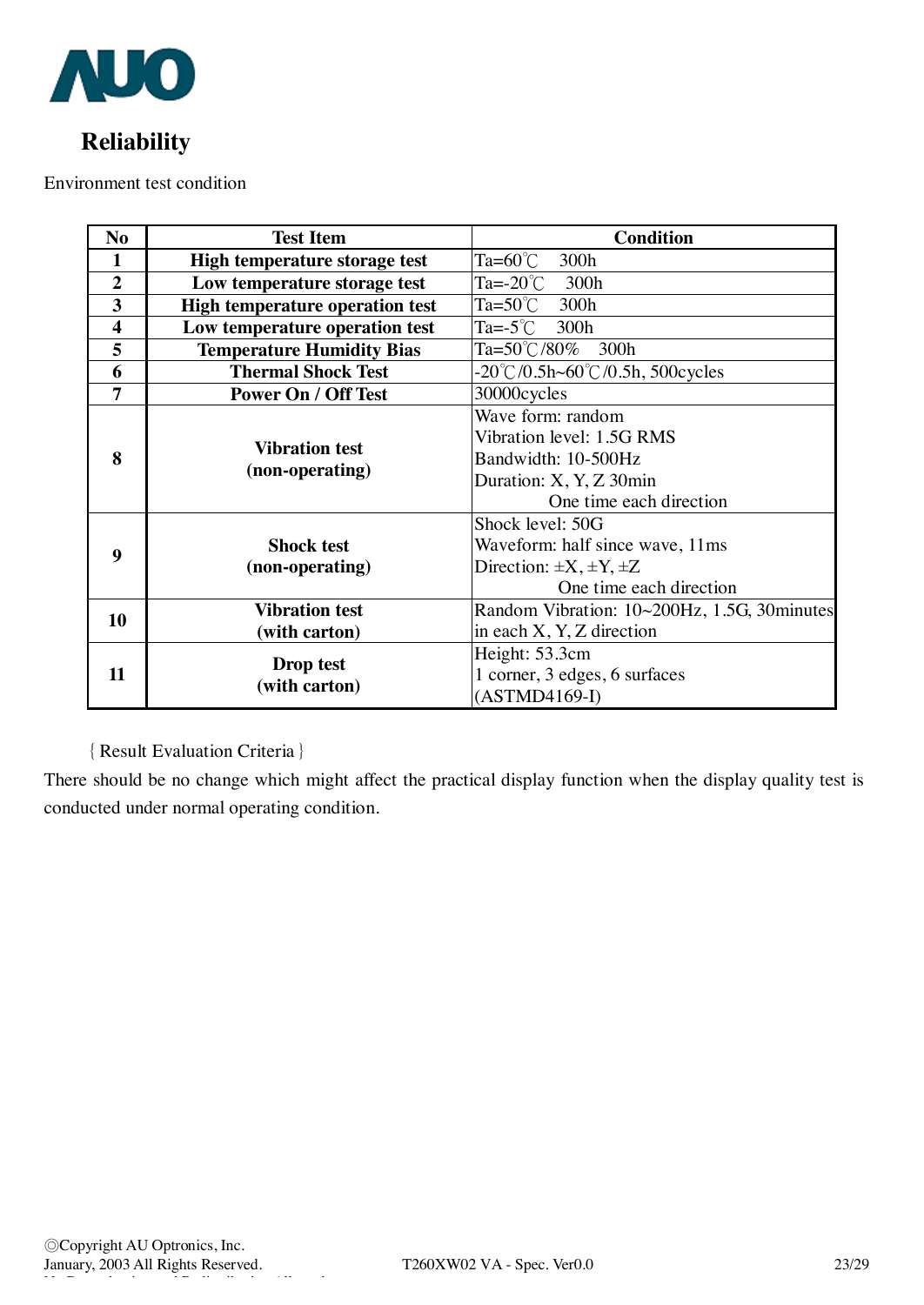

## **7. International Standard**

## **7-1. Safety**

(1) UL1950 Third Edition, Underwriters Laboratories, Inc. Jan. 28, 1995

Standard for Safety of Information Technology Equipment Including electrical Business Equipment.

(2) CAN/CSA C22.2 No. 950-95 Third Edition, Canadian Standards Association, Jan. 28, 1995

Standard for Safety of Information Technology Equipment Including Electrical Business Equipment.

(3) EN60950: 1992+A2: 1993+A2: 1993+C3: 1995+A4: 1997+A11: 1997

IEC 950: 1991+A1: 1992+A2: 1993+C3: 1995+A4:1996

European Committee for Electro technical Standardization (CENELEC)

EUROPEAN STANDARD for Safety of Information Technology Equipment Including Electrical Business Equipment.

(4) EN60065

## **7-2. EMC**

a) ANSI C63.4 "Methods of Measurement of Radio-Noise Emissions from Low-Voltage Electrical and Electrical Equipment in the Range of 9kHz to 40GHz. "American National standards Institute(ANSI), 1992.

b) C.I.S.P.R "Limits and Methods of Measurement of Radio Interface Characteristics of Information Technology Equipment." International Special committee on Radio Interference.

c) EN 55022 "Limits and Methods of Measurement of Radio Interface Characteristics of Information Technology Equipment." European Committee for Electro technical Standardization. (CENELEC), 1998.

## **7-3. Green**

## **Green Mark Description:**

a) For Pb Free products, AUO will add  $\bigotimes$  for identification.

b) For RoHS compatible products, AUO will add  $\overline{\text{b}}$  for identification.

**Note.** The Green Mark will be present only when the green documents have been ready by AUO Internal Green Team. (The definition of green design follows the AUO green design checklist.)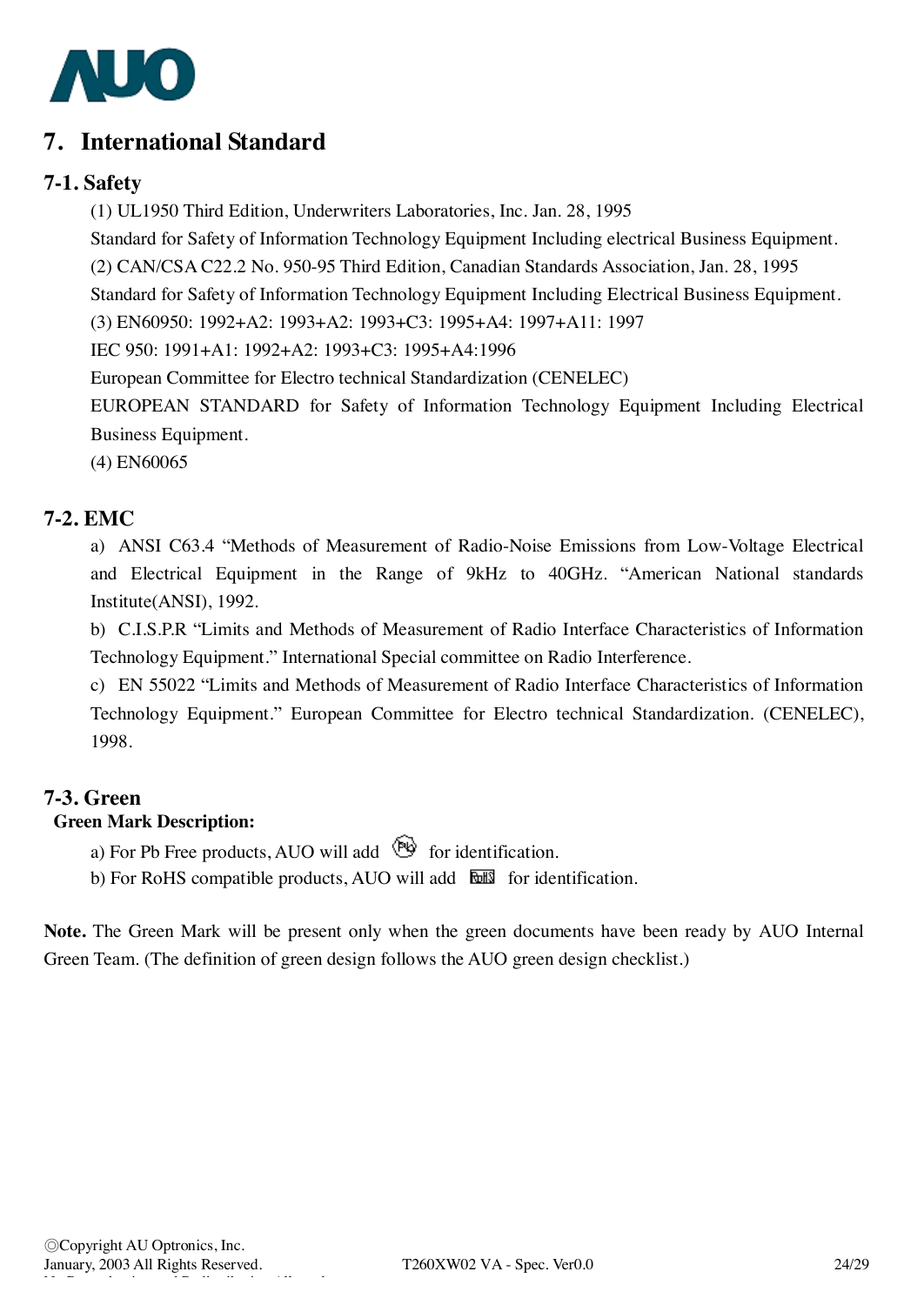

## **8. Packing**

Label sample



00005: Panel serial number ZMA: AUO internal code Manufactured 05/43: 2005 week 43

### **Carton Label**

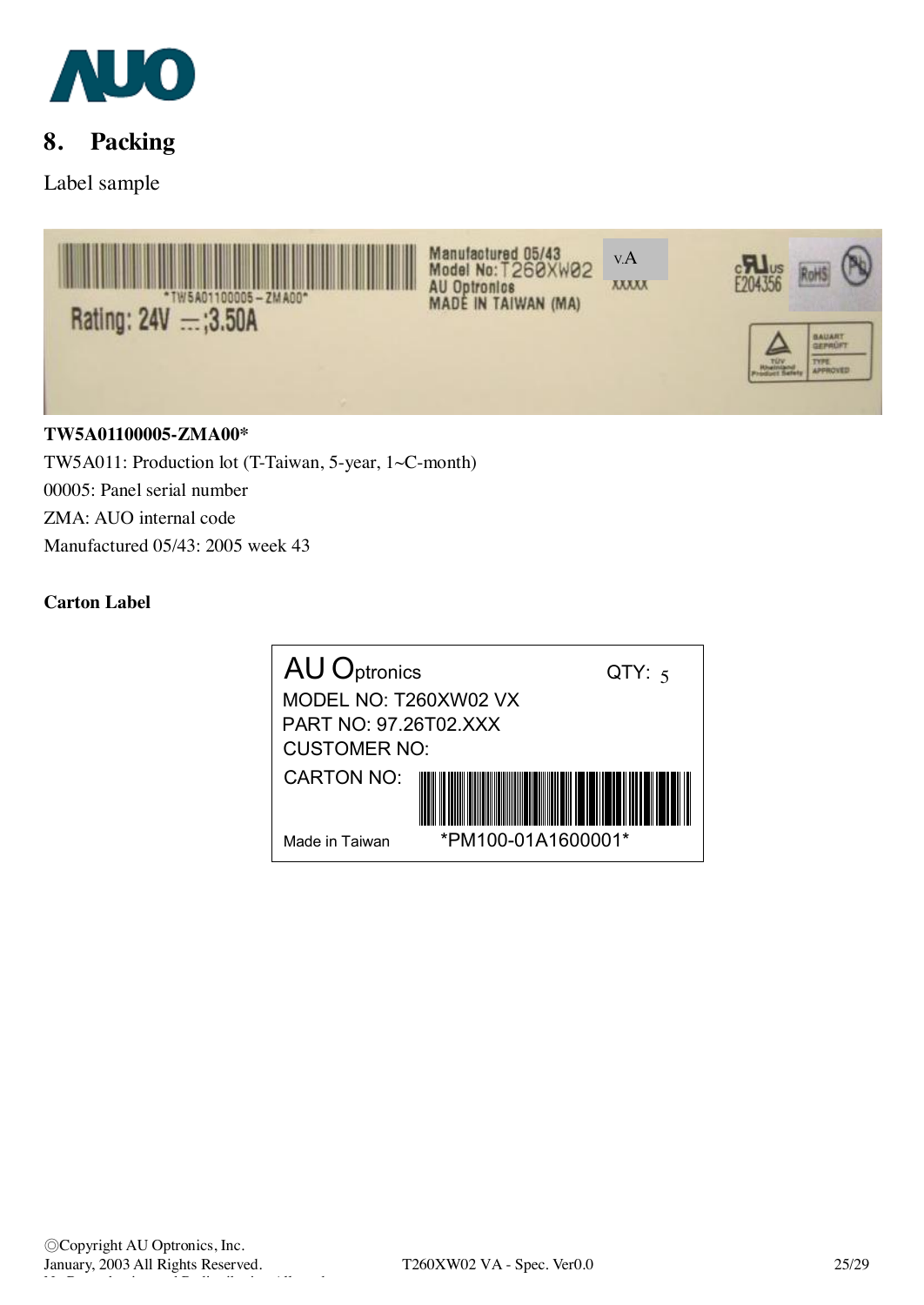

## Carton Size 722(L) mm\*325(W) mm\*469(H) mm



◎Copyright AU Optronics, Inc. January, 2003 All Rights Reserved. T260XW02 VA - Spec. Ver0.0 26/29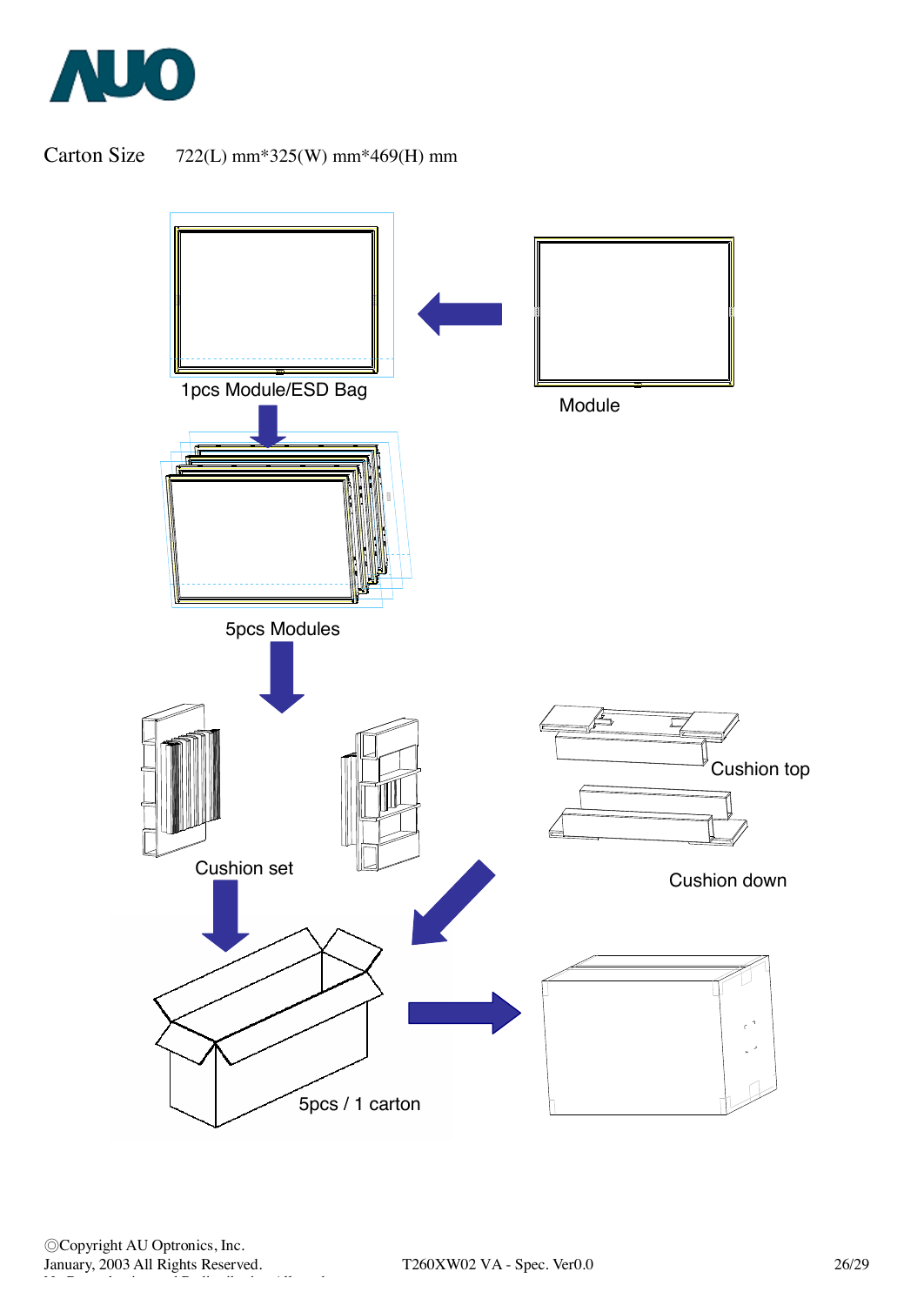

|                | Item                    | Specification |                               |             | Packing Remark |  |
|----------------|-------------------------|---------------|-------------------------------|-------------|----------------|--|
|                |                         | Qty.          | Dimension                     | Weight (kg) |                |  |
|                | Packing BOX             | 5pcs/box      | 722(L)mm*325(W)mm*469(H)mm    | 26.4        |                |  |
| $\overline{c}$ | Pallet                  |               | $980(L)$ mm*730(W)mm*120(H)mm |             |                |  |
| 3              | Boxes per Pallet        |               | 6 boxes/Pallet                |             |                |  |
| 4              | Panels per Pallet       | 30pcs/pallet  |                               |             |                |  |
|                | Pallet after packing 30 |               | 980(L)mm*730(W)mm*1058(H)mm   | 178.4       |                |  |
|                |                         |               |                               |             |                |  |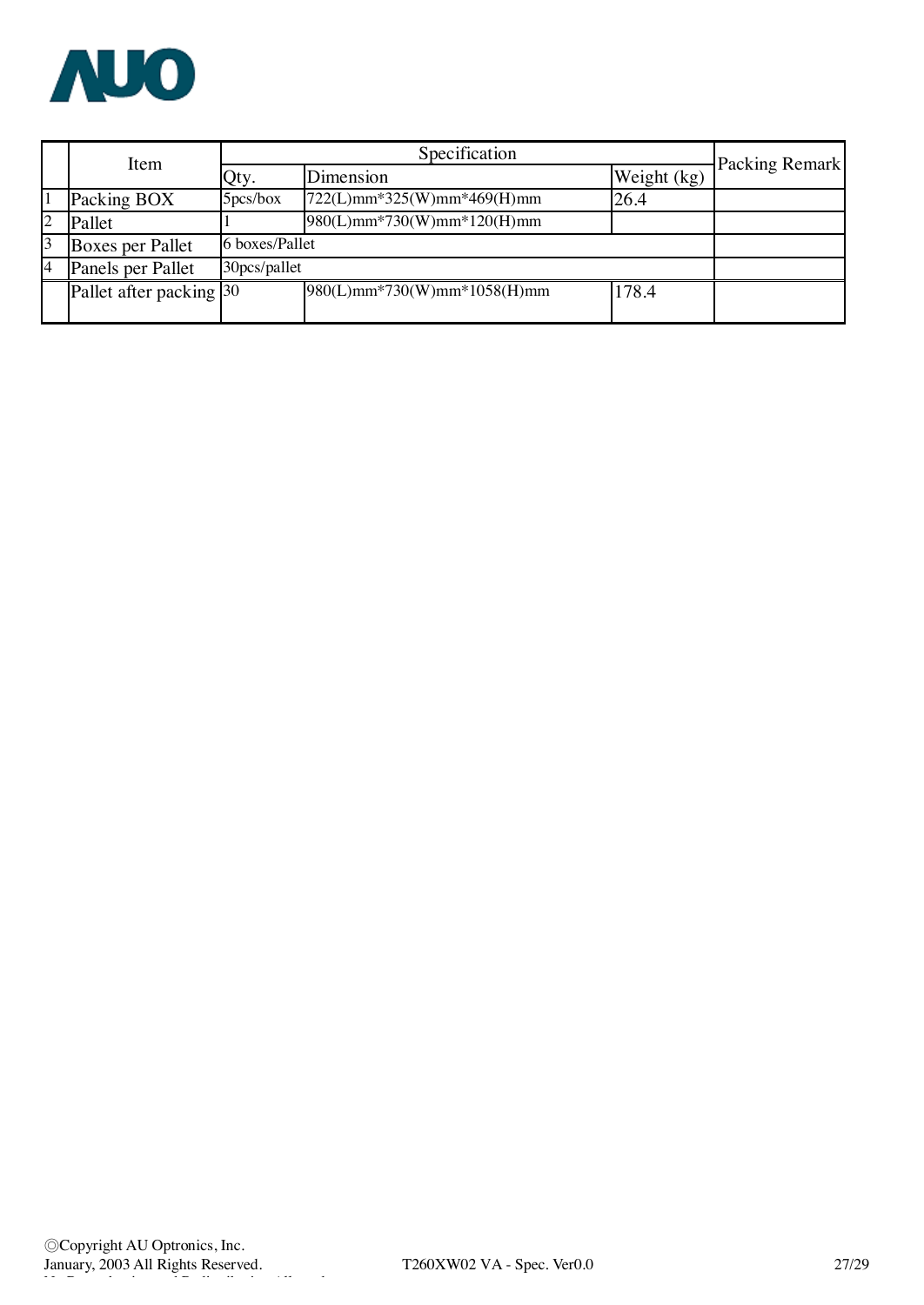

## **9. PRECAUTIONS**

Please pay attention to the followings when you use this TFT LCD module.

### **9-1 MOUNTING PRECAUTIONS**

(1) You must mount a module using holes arranged in four corners or four sides.

(2) You should consider the mounting structure so that uneven force (ex. Twisted stress) is not applied to module. And the case on which a module is mounted should have sufficient strength so that external force is not transmitted directly to the module.

(3) Please attach the surface transparent protective plate to the surface in order to protect the polarizer. Transparent protective plate should have sufficient strength in order to the resist external force.

(4) You should adopt radiation structure to satisfy the temperature specification.

(5) Acetic acid type and chlorine type materials for the cover case are not desirable because the former generates corrosive gas of attacking the polarizer at high temperature and the latter causes circuit break by electro-chemical reaction.

(6) Do not touch, push or rub the exposed polarizers with glass, tweezers or anything harder than HB pencil lead. And please do not rub with dust clothes with chemical treatment. Do not touch the surface of polarizer for bare hand or greasy cloth. (Some cosmetics are detrimental to the polarizer.)

(7) When the surface becomes dusty, please wipe gently with absorbent cotton or other soft materials like chamois soaks with petroleum benzene. Normal-hexane is recommended for cleaning the adhesives used to attach front/ rear polarizers. Do not use acetone, toluene and alcohol because they cause chemical damage to the polarizer.

(8) Wipe off saliva or water drops as soon as possible. Their long time contact with polarizer causes deformations and color fading.

(9) Do not open the case because inside circuits do not have sufficient strength.

#### **9-2 OPERATING PRECAUTIONS**

(1) The spike noise causes the mis-operation of circuits. It should be lower than following voltage: V=±200mV(Over and under shoot voltage)

(2) Response time depends on the temperature. (In lower temperature, it becomes longer..)

(3) Brightness depends on the temperature. (In lower temperature, it becomes lower.) And in lower temperature, response time (required time that brightness is stable after turned on) becomes longer.

(4) Be careful for condensation at sudden temperature change. Condensation makes damage to polarizer or electrical contacted parts. And after fading condensation, smear or spot will occur.

(5) When fixed patterns are displayed for a long time, remnant image is likely to occur.

(6) Module has high frequency circuits. Sufficient suppression to the electromagnetic interference shall be done by system manufacturers. Grounding and shielding methods may be important to minimize the interface.